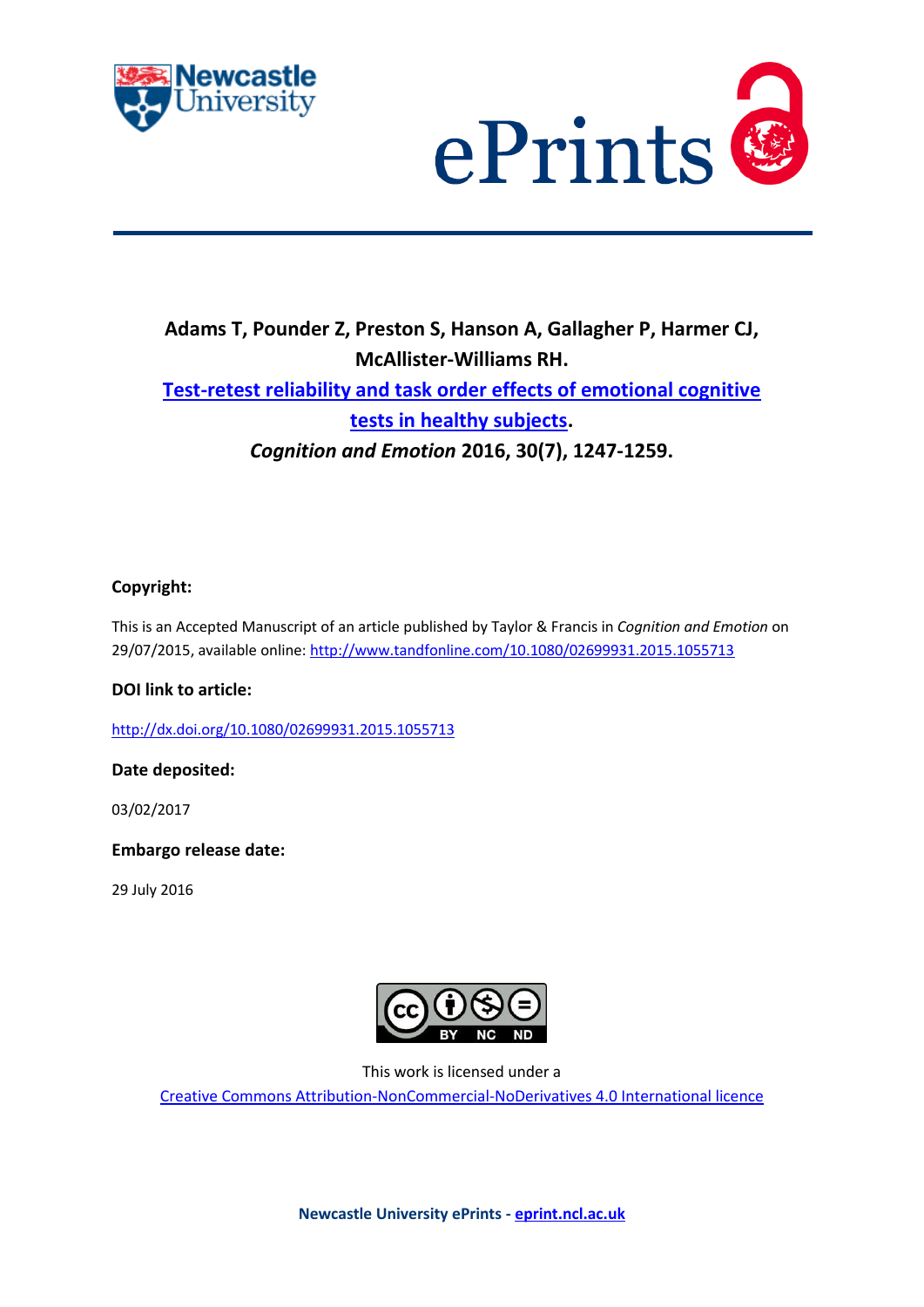# **Test-retest reliability and task order effects of emotional cognitive tests in healthy subjects**

Thomas Adams<sup>1,2</sup>, Zoe Pounder<sup>1</sup>, Sally Preston<sup>1,2</sup>, Andy Hanson<sup>1</sup>, Peter Gallagher<sup>1</sup>,

Catherine J. Harmer<sup>3</sup> & R. Hamish McAllister-Williams<sup>1,2</sup>

Author affiliations:

1 – Institute of Neuroscience, Newcastle University, UK

2 – Northumberland Tyne and Wear NHS Foundation Trust, UK

3 – Department of Psychiatry, University of Oxford, UK

Short title: Retest reliability of emotional tasks

Corresponding author: Dr R. Hamish McAllister-Williams

Mailing address: Institute of Neuroscience, Newcastle University, Academic Psychiatry, Campus for Ageing and Vitality Newcastle upon Tyne, NE4 5PL

E-mail address: r.h.mcallister-williams@ncl.ac.uk

Telephone: +44(0) 191 208 1370

Fax: +44(0) 191 208 1387

Abstract: 148 words

Manuscript: 6417

Figures: 4

Tables: 1

References: 34

Key words: Test-Retest reliability; attentional blink, Emotional test battery; Facial emotion recognition task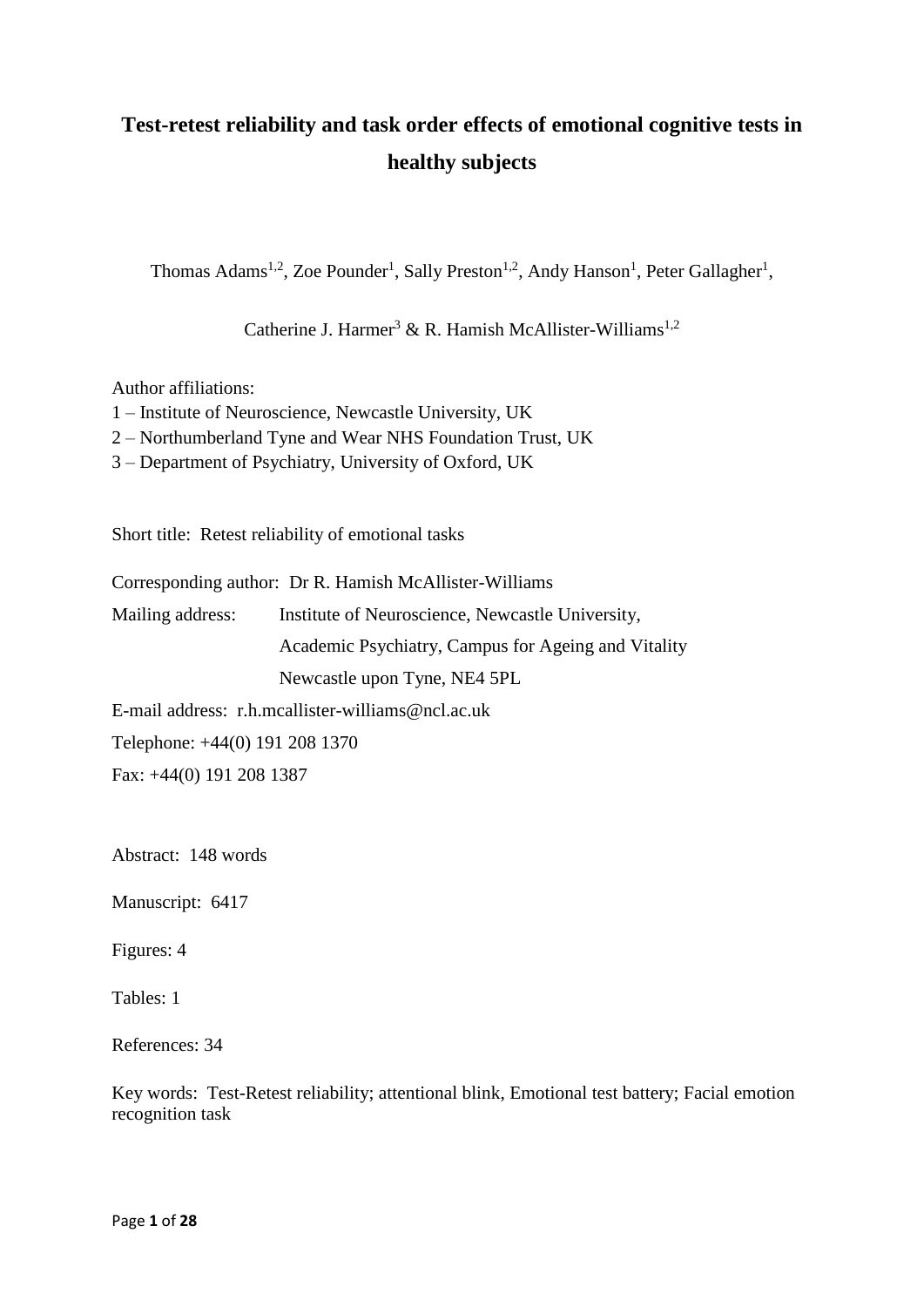## **Abstract**

Little is known of the retest reliability of emotional cognitive tasks or the impact of using different tasks employing similar emotional stimuli within a battery. We investigated this in healthy subjects. We found improved overall performance in an emotional attentional blink task (EABT) with repeat testing at one hour and one week compared to baseline, but the impact of an emotional stimulus on performance was unchanged. Similarly performance on a facial expression recognition task (FERT) was better one week after a baseline test, though the relative effect of specific emotions was unaltered. There was no effect of repeat testing on an emotional word categorising, recall and recognition task. We found no difference in performance in the FERT and EABT irrespective of task order. We concluded that it is possible to use emotional cognitive tasks in longitudinal studies and combine tasks using emotional facial stimuli in a single battery.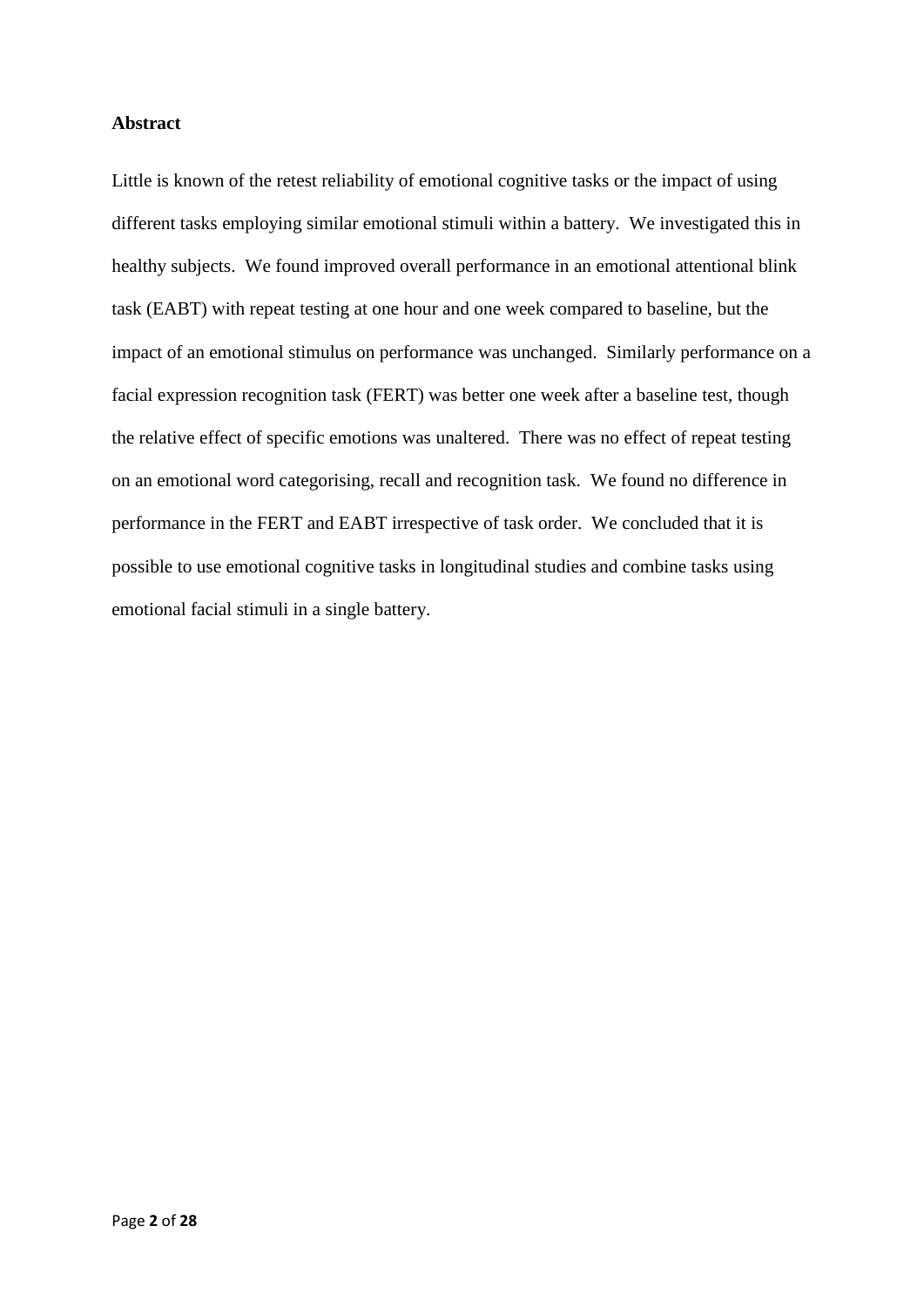## **Background**

'Emotional processing' is a generic term sometimes used to refer to the processing of emotional stimuli during a broad range of cognitive tasks. These include both the recognition of emotions and the impact of emotional stimuli on attention and memory. Cognitive tasks used to test emotional processing often use human facial expressions of emotion or emotionally valenced words. Such studies have shown a negative response bias towards sadness in individuals with major depression (Gotlib *et al.* 2004), so that positive (happy), neutral or ambiguous facial expressions tend to be evaluated as more sad or less happy, and with selective attention towards sad expressions and away from happy expressions, compared with healthy control groups (Bourke *et al.* 2010). In addition, there is some evidence of relatively better recall of negative emotionally valenced memories compared to positive and neutral memories (Dere *et al.* 2010). Antidepressant medication has been found to modify this process in both healthy volunteers and depressed individuals (Harmer *et al.* 2009; Tranter *et al.* 2009). It has been argued that this change in emotional processing with antidepressants is central to their mode of action in depression (Harmer *et al.* 2009). Changes in emotional processing have frequently been studied using an "emotional test battery" comprising tests of verbal memory for positive and negative valenced words, a facial expression recognition test (FERT) and an emotional dot probe task. This emotional test battery has now been used in a large number of studies of the effects of various psychotropic medication (Arnone *et al.* 2009; Harmer *et al.* 2008; Harmer *et al.* 2011).

The vast majority of behavioural studies investigating emotional processing in patients with depression, or the effect of antidepressant treatments, have used a between group, cross-sectional design. However some research questions necessitate repeat testing of subjects in longitudinal studies to examine the state/trait nature of changes in emotional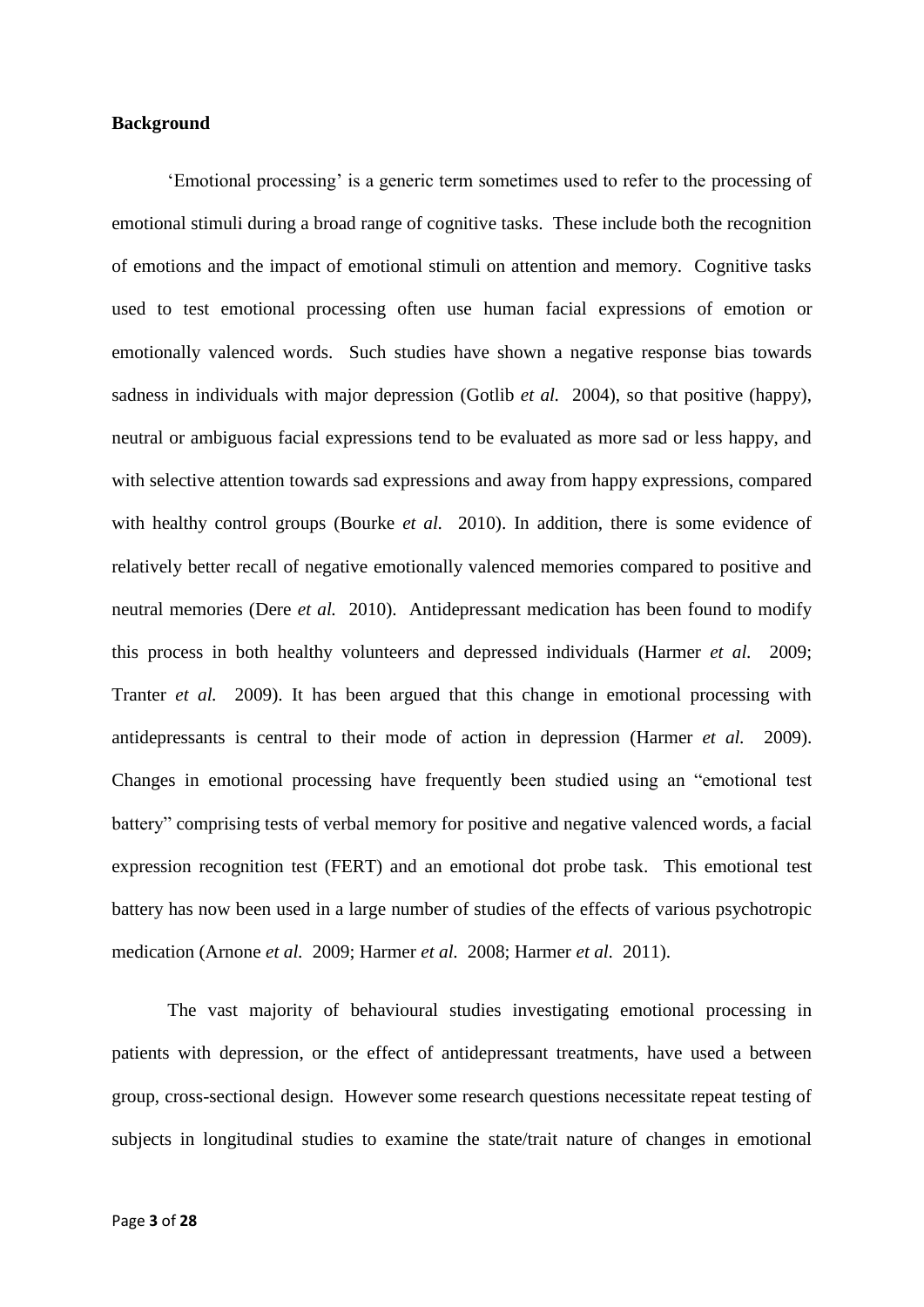processing with illness and effects of medication over time. Nevertheless, to our knowledge there is no data on the test-retest reliability of the emotional test battery. Elements of the emotional test battery, particularly the FERT or similar tasks, have been studied in longitudinal studies of medication in patient populations (Pavuluri *et al.* 2012; Tranter *et al.*  2009) though without the inclusion of control groups, thus making it impossible to know whether changes might have in fact been due to retesting. Changes in performance in tasks over time affecting their test-retest reliability might arise due to processes such as habituation to emotional stimuli and/or learning/practice effects.

Repeated exposure to emotional stimuli, including emotional faces (Ishai *et al.* 2004) and words (Protopopescu *et al.* 2005), has been reported to be associated with habituation in the amygdala response. It should be noted that some emotions such as anger have been reported to lead to sensitization, rather than habituation, of amygdala responses (Strauss *et al.*  2005). Nevertheless, potential amygdala habituation raises concerns about the feasibility of not only repeat testing of a particular emotional task, but also raises concerns about the effects of preceding tasks employing emotional stimuli on subsequent ones using the same or different stimuli in the same testing session. The time scales of reported amygdala habituation are generally over the course of seconds or minutes (Ishai *et al.* 2004). While there is little data to indicate how long such effects last for, there is some suggestion that there can be some recovery of amygdala response over the course of 20 mins (Britton *et al.*  2008). From an evolutionary perspective this makes sense. A fearful face may signal danger, but if the danger does not manifest itself, there is an advantage in dampening down the response to further fearful faces in the short term. There is no advantage, however, in maintaining a diminished response to fearful faces over the course of days, as the next time the danger may be real and present.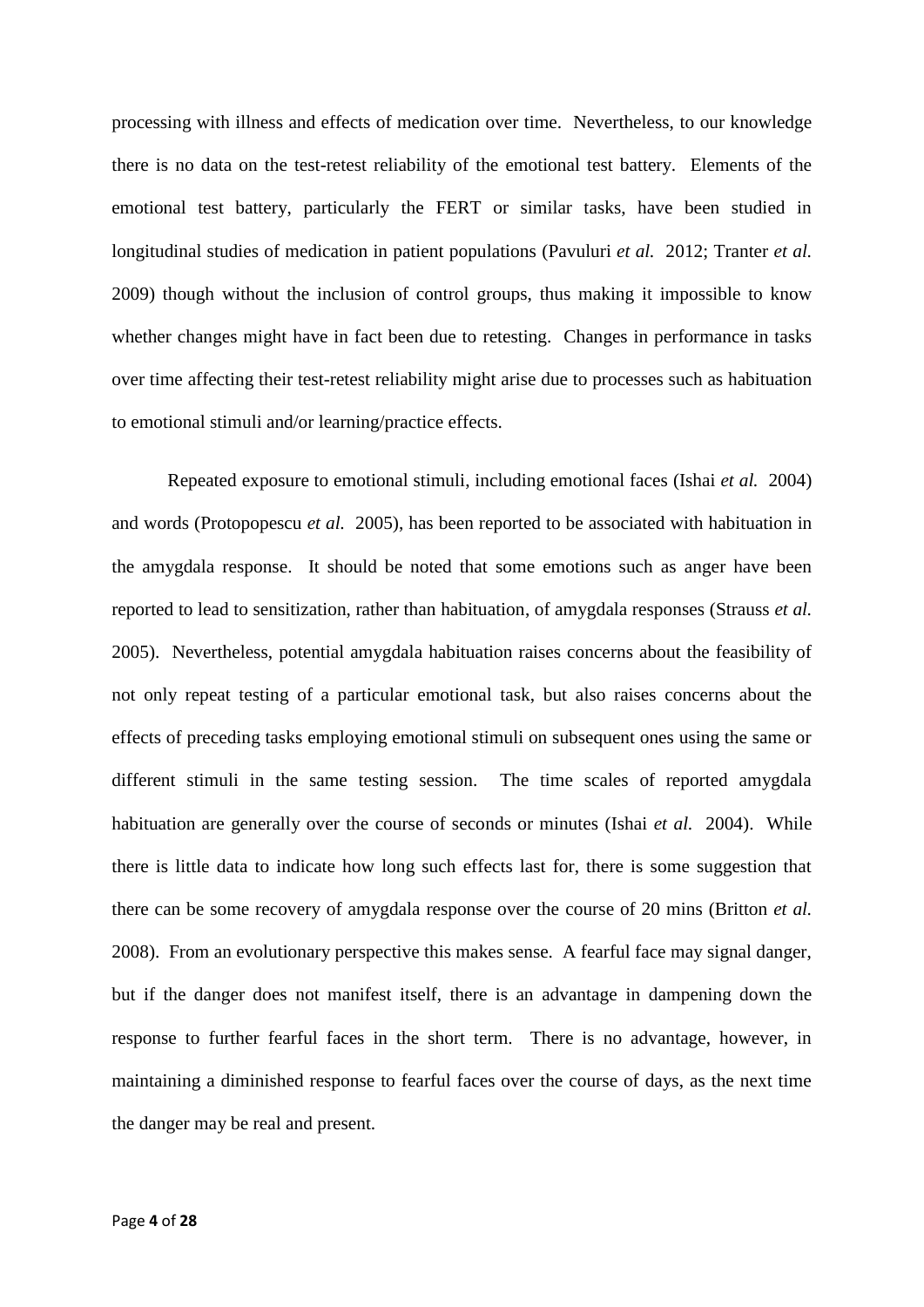Of potentially greater relevance to the time scale being used in longitudinal studies of emotional processing in patients with depression and the study of effects of antidepressants are learning and practice effects. A recent meta-analysis of various cognitive tasks, not including emotional stimuli, found practice effects (being defined as improvements in accuracy or reductions in response time with repeat testing on the same task) influencing performance maintained over several years (Calamia *et al.* 2012). However there was a great deal of variation in the magnitude of effect between tasks suggesting that effect of retest interval may be unique for each neuropsychological test.

The importance of investigating test-retest reliability of investigations, particularly those using emotional stimuli is illustrated by a number of recent publications regarding the reproducibility of fMRI data of amygdala activation by emotive faces over periods of 7 days to 6 months (Cao *et al.* 2014; Fournier *et al.* 2014; Plichta *et al.* 2012; Sauder *et al.* 2013; Stark *et al.* 2004). Some of these studies have suggested that the test-retest reliability of amygdala activation is not good (Sauder *et al.* 2013; Stark *et al.* 2004), and worse than in relation to non-emotional neuronal activation (Cao *et al.* 2014; Plichta *et al.* 2012). This may depend on the exact method of fMRI analysis (Fournier *et al.* 2014). Of relevance to the present studies, few of these reports detailed behavioural performance of subjects across time as opposed to neuronal activity. However it has been suggested that ratings of emotional faces (Stark *et al.* 2004), and response times to them (Plichta *et al.* 2012), do not change over a one week period.

The aim of the current series of investigations was to explore the effect of repeat testing of various cognitive tasks employing emotional stimuli on task performance. In particular we were interested in the test-retest reliability of the emotional test battery. In addition we were interested in examining the test-retest reliability of an emotional attentional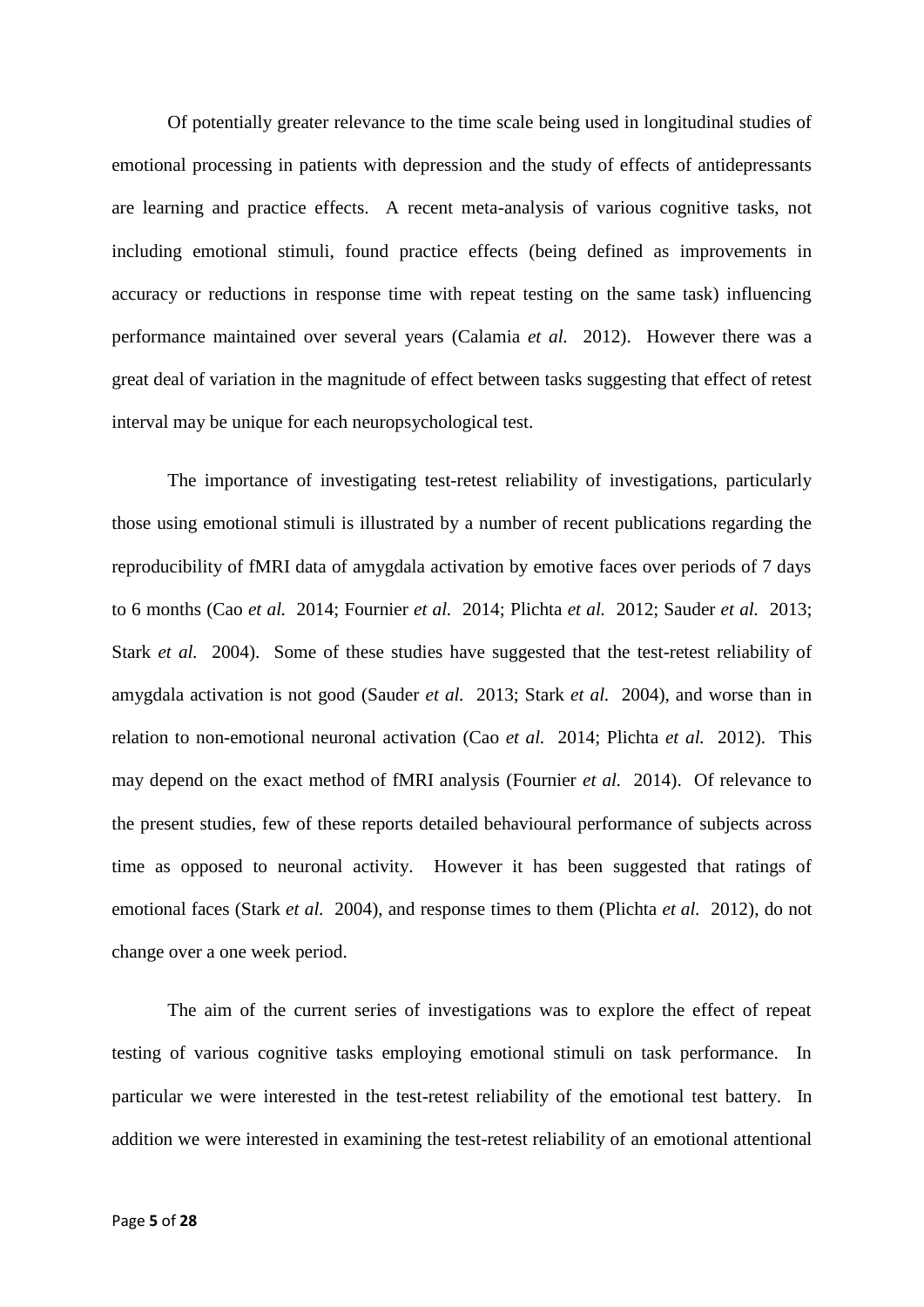blink task (EABT) and the impact this might have on performance in the other tasks if added to the emotional test battery, given that the version being employed utilises pictures of faces displaying emotions, from a different, but similar, set to those used in the FERT. To date there is a study suggesting good test-retest reliability of a non-emotional attentional blink task in healthy subjects (Kranczioch and Thorne, 2013), but we were unable to find any study examining the test-retest reliability of an EABT. Likewise, no literature has been identified regarding combining the EABT with other elements of the emotional test battery, especially the FERT which also uses emotive facial expressions as stimuli. In the first experiment described below participants repeated the EABT after an hour, and then a week, after first completing it. In the second study, participants completed the emotional test battery and then repeated it a week later. The aim of the third study was to examine the effect of order of administration of task on performance in the EABT and the FERT. There were no specific hypotheses for these three studies - instead, the null hypothesis was that there is no effect of repeat testing on outcome of studies, and no effect of order of task administration.

# **Methods**

#### Participants

Healthy participants for each of the studies were recruited through Newcastle University and were aged between 18 and 60 years old. Potential participants were screened to exclude those with a history of mental illness (as assessed using the Mini-International Neuropsychiatric Interview (MINI; Sheehan *et al.* 1997), those with an IQ less 90 as measured by the National Adult Reading Test (NART; Nelson, 1982), and use of psychotropic medication or recreational drugs (excluding alcohol) in the 2 months prior to screening. Participants were unique to each study; no participants took part in more than one study.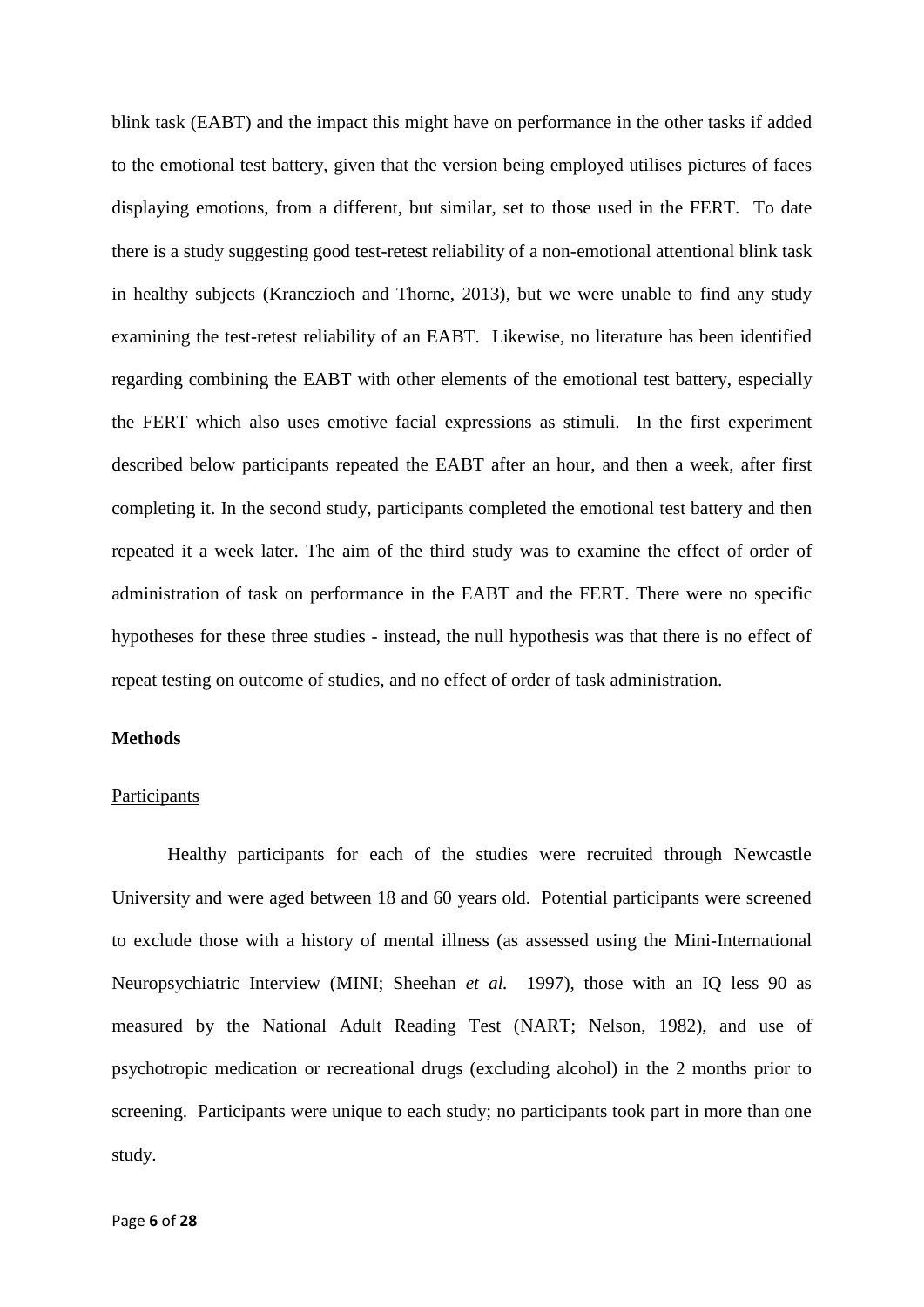# *Emotional Attentional Blink Task (EABT)*

The "attentional blink" is most commonly studied using a rapid serial visual presentation (RSVP) paradigm in which a series of visual stimuli are presented from brief periods of around 80-100ms. In the task, participants are instructed to attend to a specified target stimulus (T1) in the RSVP and then report whether they see a second target (T2). The attentional blink refers to the phenomenon whereby the rate of T2 detection is reduced when it is presented within around 200 to 500ms of T1 (Raymond *et al.* 1992). There is evidence that T2 is more likely to be seen if it is emotionally 'salient', such as angry or fearful faces (Milders *et al.* 2006). In the current study, participants completed a variation of this attentional blink task including emotional facial expressions. Participants were shown RSVP strings of 22 scrambled faces containing two target stimuli (T1 and T2). T1 was an emotionally neutral face (equally male and female). T1 was randomly placed as either the  $4<sup>th</sup>$ ,  $5<sup>th</sup>$ ,  $6<sup>th</sup>$  or  $7<sup>th</sup>$  stimulus in the RSVP string. In 75% of RSVP trials a T2 was present being either a neutral or fearful face (equal numbers of male and female faces). The time lag between T1 and T2 was either 160ms (Lag 2) or 560ms (Lag7). The faces were taken from the Karolinska set of emotional facial expressions and matched as far as possible on their intensity and arousal using data from a previous validation study (Goeleven *et al.* 2008). In each RSVP string, each stimulus was presented for 80ms with no inter-stimulus interval. At the end of each string there was a 250ms blank screen, followed by two questions with 2000ms for each response. Participants were firstly asked to respond using two designated keys on a computer keyboard as to the gender of the face at T1 and secondly the number of faces seen (1 or 2). Following responses, there was a final 250ms blank screen before the next RSVP string began. Participants were shown 16 practice strings to help explain the task.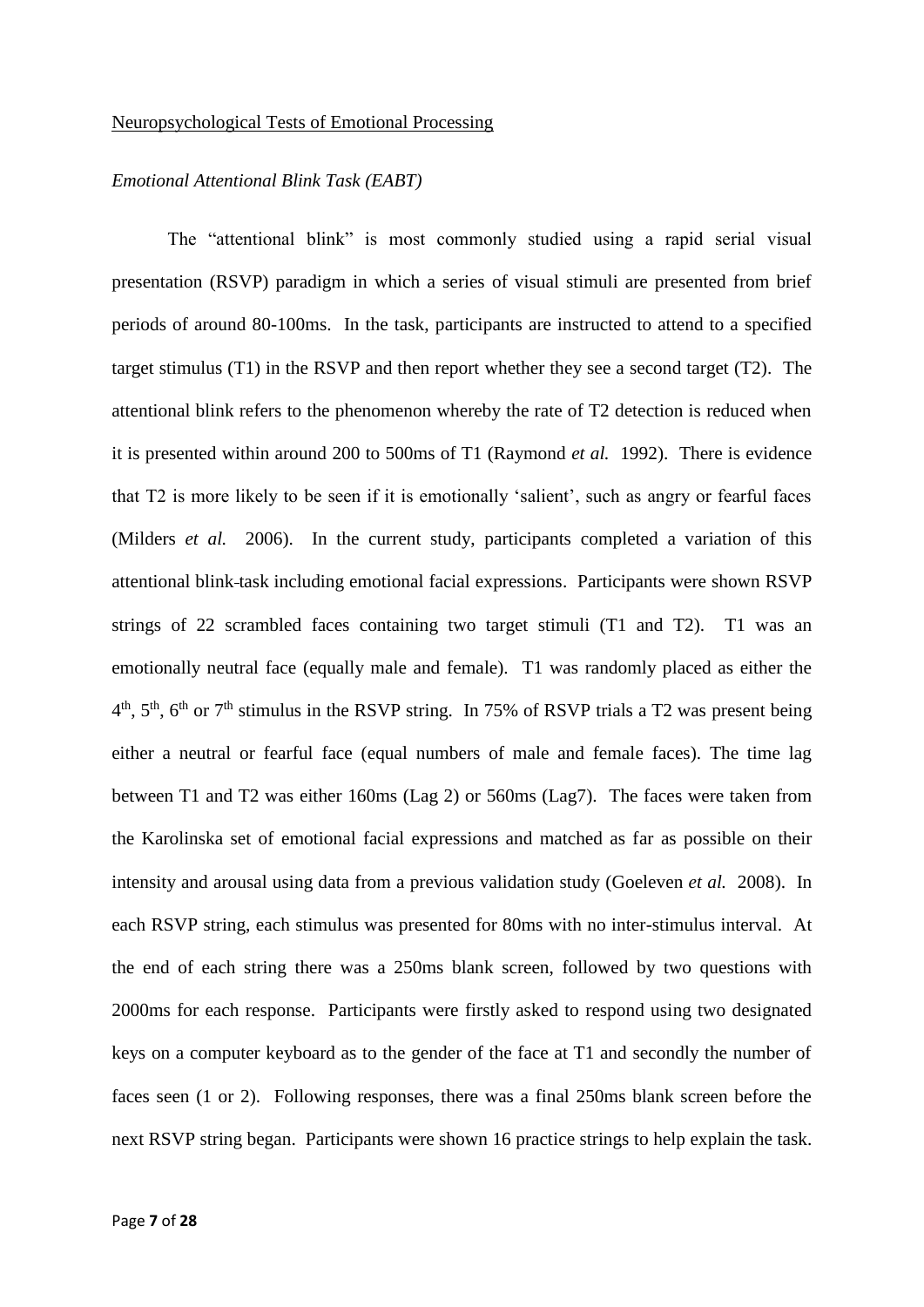These were followed by a 30s break before the actual task began. The number of task strings was 176 for the EABT in Study 1 and Study3. The primary outcome for the EABT was the percentage of T2 stimuli detected given correct gender identification of the T1 stimulus, at lags 2 and 7. Participants were excluded if their T1 gender identification rate was less than the group mean minus twice the group standard deviation. This was to ensure that participants were attending to the T1 stimulus (Tibboel *et al.* 2011). Including practice strings, the EABT lasted around 25 minutes.

#### *Facial Expression Recognition Test (FERT)*

Stimuli for this test were taken from Young and colleagues' modifications (Young *et al.* 1997) to the standard Ekman & Friesen pictures of facial affect (Ekman and Frieson, 1976). The emotive faces were modified to vary in intensity from 0% (appearing neutral) to 100% (full emotion) at 10% intervals. Participants were presented with a photo of one of the six basic emotions (angry, fearful, disgusted, happy, sad or surprised) as well as neutral faces. For all 6 emotions, there were 4 examples (drawn from a bank of 10 individuals in total, each contributing to at least two facial expressions, plus neutral) at 10 levels of intensity. Each face was also presented with a neutral expression, giving a total of 250 stimuli. Stimuli were presented on screen for a total of 500ms and then replaced with a blank screen. Participants were then instructed to press a key on the keyboard according to which emotion they thought they saw. The accuracy was recorded (number of faces correctly identified divided by the total number of faces showing that emotion) as well as the number of misclassifications and reaction times. A signal detection analysis was also performed on the results to allow for response tendencies to assess discriminability (Grier, 1971; Harmer *et al.* 2008). The duration of the FERT was approximately 12 minutes.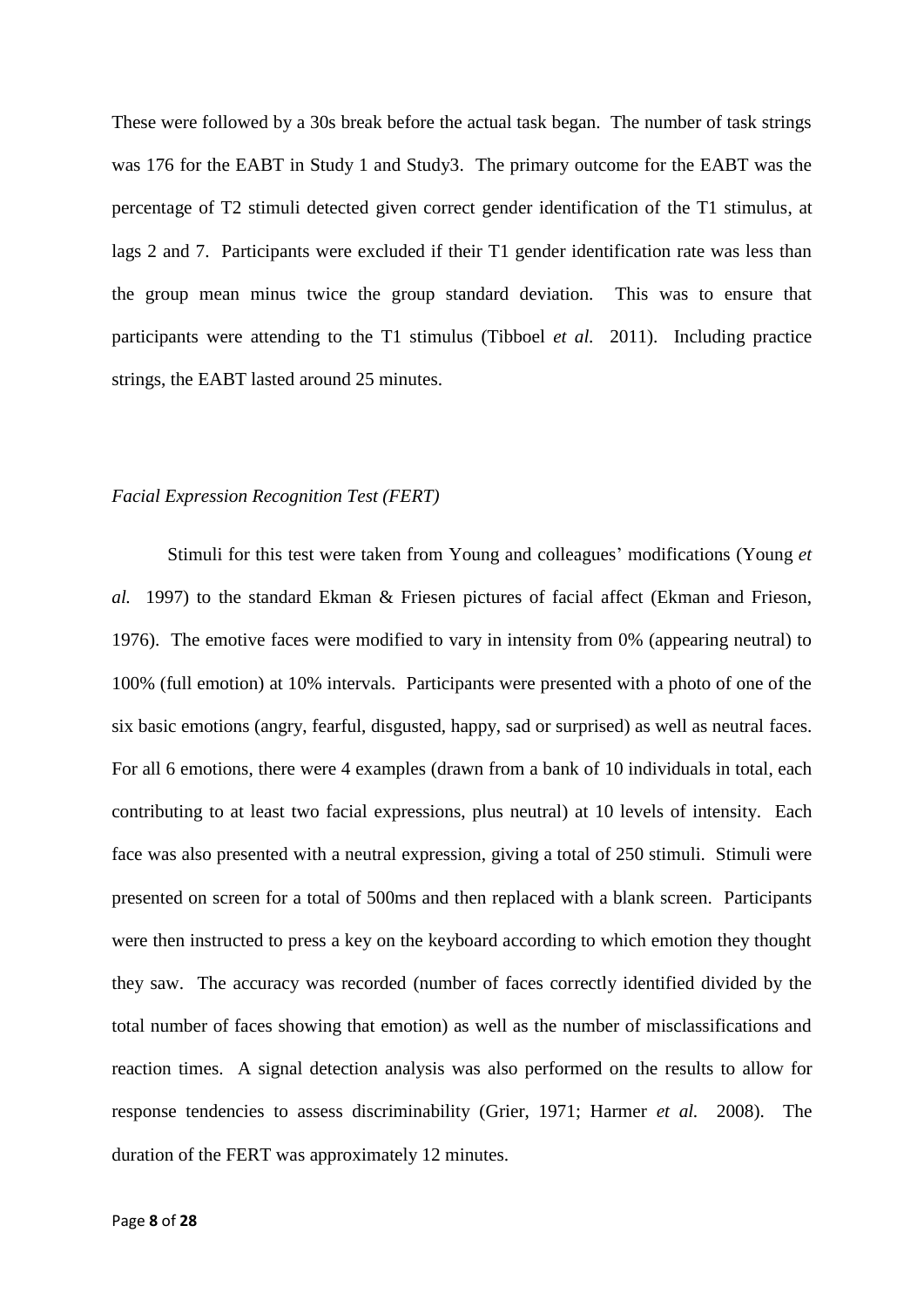#### *Emotional Categorisation Task*

Stimuli for this task were 60 personality characteristic words, of which half were positive and half were negative as previously classified (Anderson, 1968). Each of these words was presented on screen and participants were asked to respond using the 'like' or 'dislike' keys on the keyboard according to whether they would like or dislike to be described in this way. Correct responses and reaction times were recorded. Participants were not informed that the words used in the emotional categorisation task would form part of a memory test subsequently (although in the test-retest study the emotional categorisation task was repeated a week later, so participants likely anticipated the recall task during their second visit). This task took less than 2 minutes to complete.

#### *Emotion Recall Task*

Immediately following the emotional categorisation task, participants were given two minutes to write down as many of the words from the task as they could remember. Outcomes assessed were number of words correctly recalled, number falsely recalled, and the percentage of correctly recalled words which were positive. This task took approximately 3 minutes to complete.

#### *Emotional Recognition Task*

Immediately following the emotional recall task, participants were shown 120 words on screen, 60 of which had been used in the emotional categorisation task and 60 of which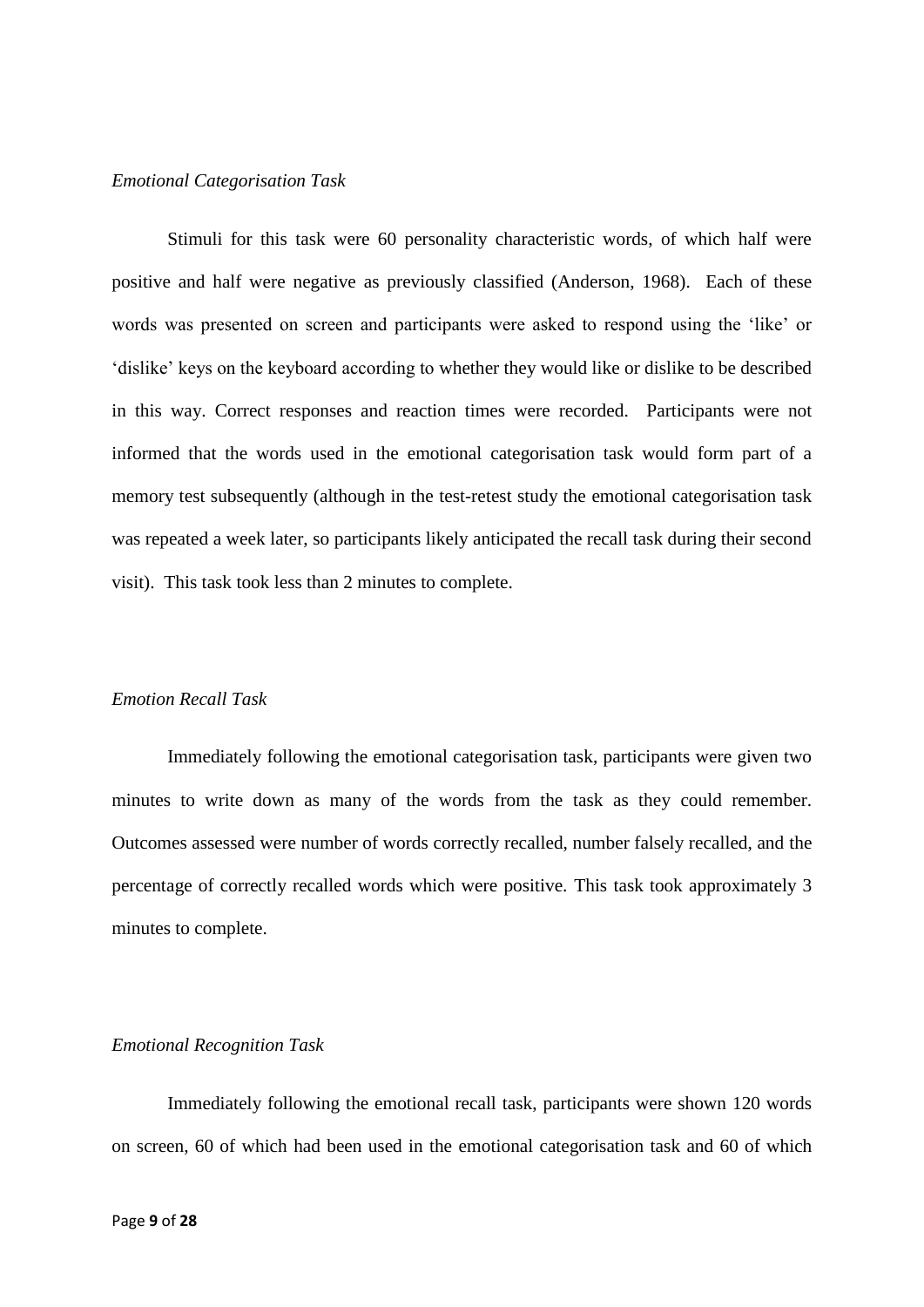were novel. The 60 novel words were personality characteristic words, again half of which were positive and half of which were negative. Participants responded using the keyboard according to whether they recognised the word from the emotional categorisation task. The number of correct positive and negative words identified, as well as the number of correct positive and negative rejections, were recorded. The outcome measure analysed was the percentage accuracy for positive and negative words calculated as the number correctly identified plus the number correctly rejected for each emotion. Reaction times were also recorded. The duration of this task was around 5 minutes.

# *Dot Probe*

The dot probe is a computer task which aims to establish disengagement and biases in attention. Participants were shown a fixation cross for 500ms. This was removed and replaced with two distractor stimuli (above and below the location of the fixation cross). Distractor stimuli consisted of one neutral word and a positive or negative word. These were displayed for 500ms. In half of the trials, distractor stimuli were visible for 14ms and then replaced by a mask for 186ms which consisted of nonsense syllables, which were in turn replaced by the target stimuli. In unmasked trials, the distractor stimuli were removed after 500ms and replaced by the target stimuli. The target stimuli consisted of one or two stars which appeared either above or below the fixation cross, and either in the location of the emotional stimuli (congruent) or in the opposite location (incongruent). Participants were asked to press a key according to how many stars they saw. Reaction times were recorded as well as vigilance (the extent to which the emotive words drew the attention over the neutral words). Vigilance was calculated by subtracting the congruent trial reaction times from the incongruent trial reaction times.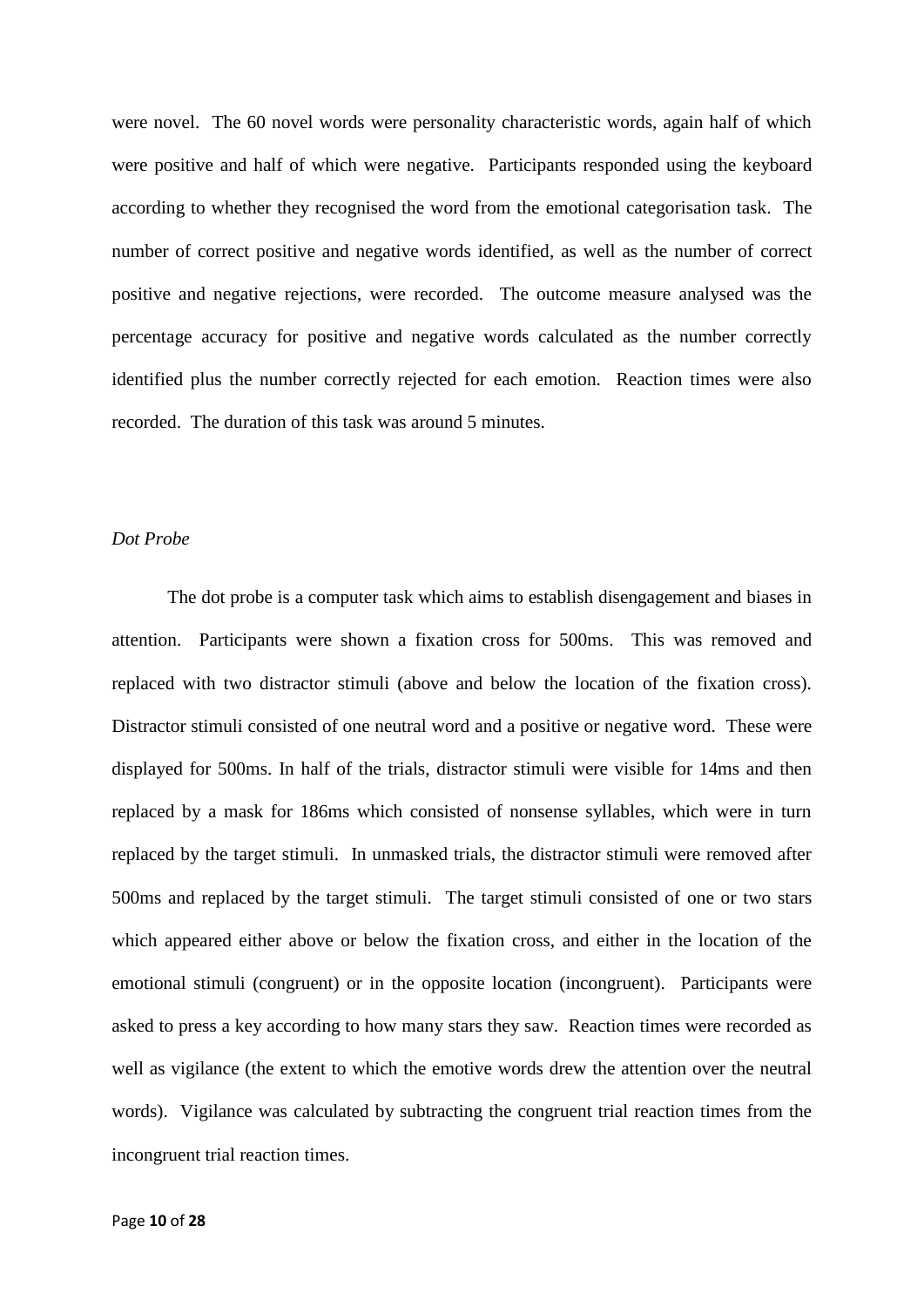#### Study 1: EABT Retest Study

20 healthy participants (10 male, mean age 23.8 years, range= 20-39, s.d. = 5.2) completed the EABT as described above (baseline), and then repeated the task one hour later and then again, one week later. All participants completed 408 trials of the task on each occasion. Participants were paid an honorarium of £30.

# Study 2: Emotional Test Battery Retest Study

20 healthy participants completed study 2 (12 male, mean age 28.8 years, range = 18- 52, s.d.= 10.0). This involved a first session consisting of screening and the emotional test battery (comprised of the FERT, emotional categorisation, recall and recognition tasks, and Dot Probe, in that order), and repeating the emotional test battery exactly a week later. Participants were paid an honorarium of £25.

#### Study 3: FERT-EABT Order Study

20 healthy participants (10 male, mean age 27.7 years, range = 19-60, s.d.= 11.7) completed the FERT and the EABT in one session. They were randomly allocated to complete either the FERT or the EABT first (10 in each group). All participants completed 220 trials of the EABT task. Participants were paid an honorarium of £10.

#### Procedure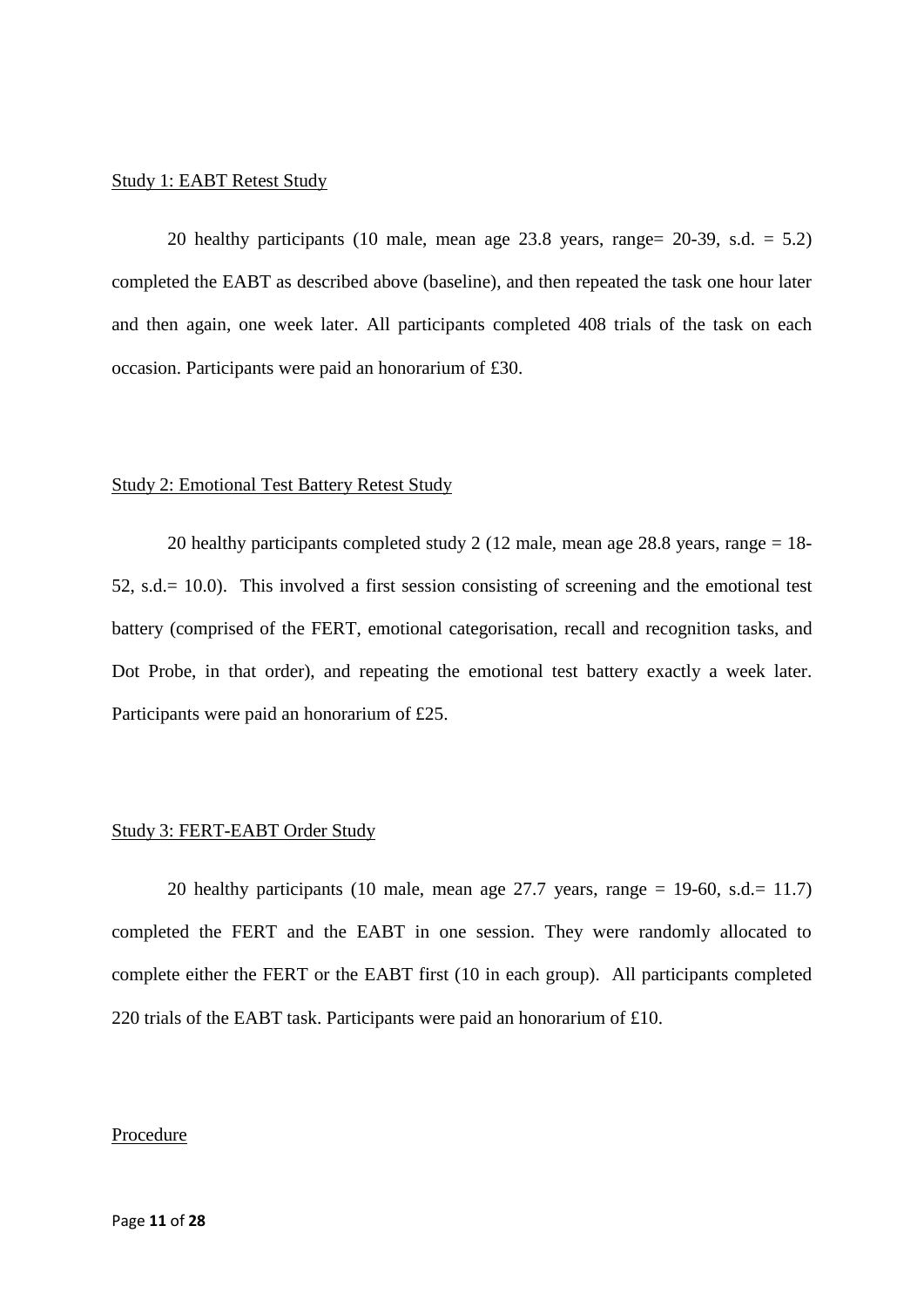In all studies participants provided written informed consent. The series of studies was approved by the Research Ethics Committee of the Faculty of Medicine, Newcastle University, UK.

#### Statistical analysis

Data were analysed using Statistical Package for the Social Sciences (SPSS), version 17.0. In Study 1, baseline data were first examined for the presence of an attentional blink in the EABT and an effect of emotion on this was examined using a 2 x 2 repeated measures ANOVA with factors of lag (2 and 7) and stimulus emotion (neutral and fear). As previously described, the effect of a variable on the attentional blink is indicated by an interaction between the variable, in this case emotion, and lag (MacLean and Arnell, 2012). The effect of repeat testing was then examined in an omnibus 3 x 2 x 2 ANOVA with factors of test period (baseline, one hour later and one week), lag and emotion. The analysis of data in Study 2 was similar with ANOVA factors of test period (baseline and one week) and emotion (varying levels depending on task and described in the results section). In Study 3, the EABT was analysed using a mixed measures ANOVA with factors of emotion and lag. The between subjects factor was the order in which the neuropsychological tests were administered. For any significant effect of a factor with more than one level, post-hoc ANOVAs were conducted to identify the source of the significant effect. Effects were judged to be significant if  $p < 0.05$ . All data is quoted as means  $\pm$  standard deviations. Greenhouse-Geisser corrections were applied when ANOVAs violated Mauchly's test of sphericity (and are indicated by degrees of freedom being described to one decimal place).

In order to identify whether the changes observed in Studies 1 and 2 were consistent between individuals, a two way, mixed Intraclass Correlation (ICC) analysis of reliability was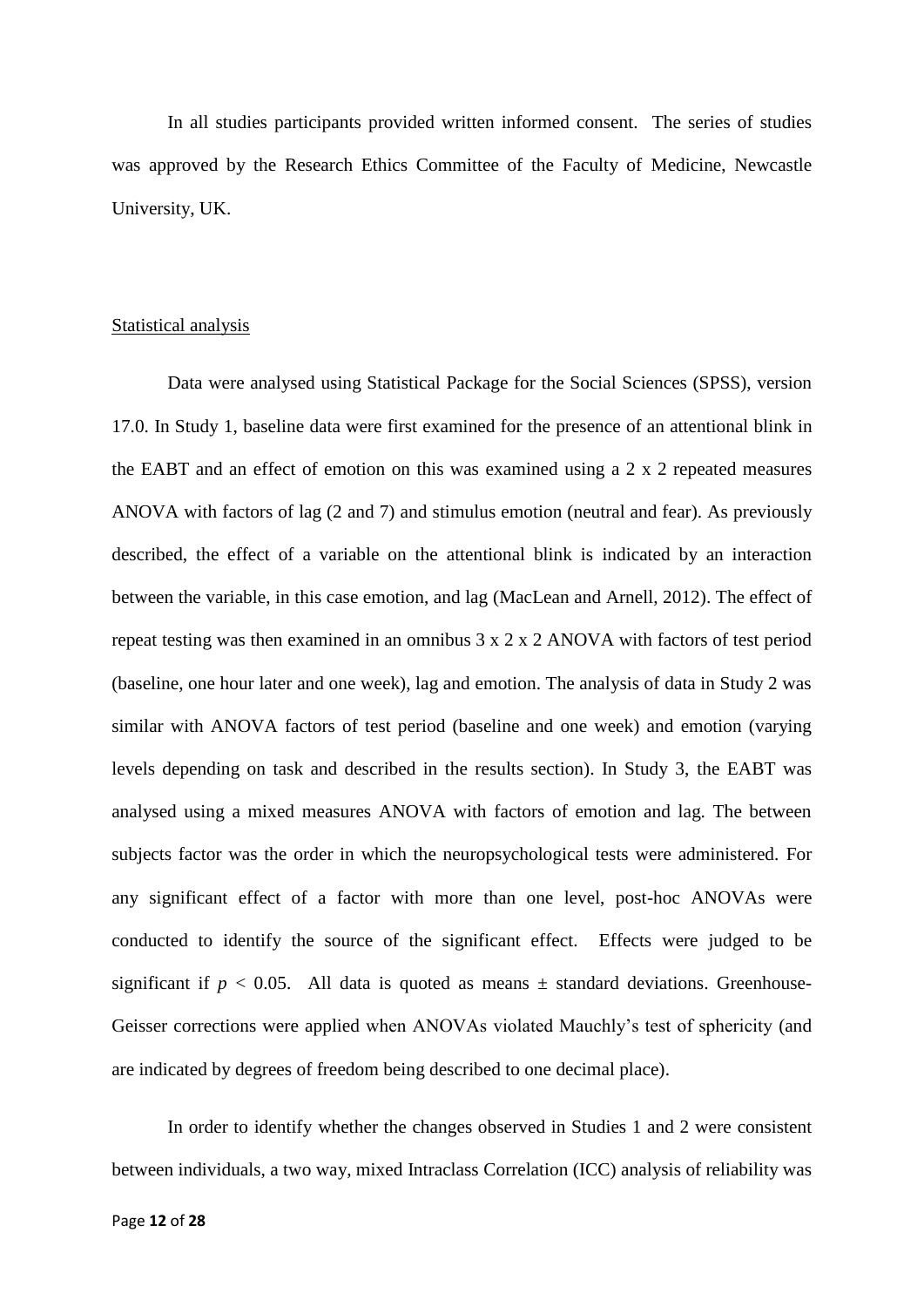performed. In accordance with Fleiss (1986), reliability was considered 'excellent' if the ICC coefficient was greater than 0.75 and 'fair to good' if between 0.4 and 0.75 (Fleiss, 1986). Confidence intervals and full details of ICC values are listed in Table 1.

#### **Results**

#### Study 1

One participant was excluded on the criteria that their rate of correct identification of T1 gender (56%) was more than two standard deviations below the mean (82%). Of the remaining 19 participants, the mean IQ was 114.2 (range 105-120, s.d. = 4.7). At baseline, as can be seen in figure 1A, detection of T2 stimuli in the EABT was greater at lag 7 compared to lag 2 and when T2 was a fearful compared to a neutral face. A preliminary repeated measures ANOVA of baseline data revealed a significant effect of lag ( $F(1, 18) = 59.97$ ,  $p <$ 0.001,  $\eta_p^2 = 0.77$ , 95% CI 0.51, 0.86) and an emotion by lag interaction ( $F(1, 18) = 8.13$ ,  $p = 0.001$ 0.011,  $\eta_p^2 = 0.31$ , 95% CI 0.02, 0.55 ) indicative of an attentional blink per se, and that this is modified by emotion. An omnibus ANOVA of T2 detection rates across all three test periods confirmed a lag by emotion interaction ( $F(1, 18) = 21.63$ ,  $p < 0.001$ ,  $\eta_p^2 = 0.55$ , 95% CI 0.19, 0.71). In addition there was a significant main effect of test period ( $F(2, 36) = 7.05$ ,  $p =$ 0.003, η  $p^2 = 0.28$ , 95% CI 0.05, 0.46) but no test period by lag interaction (*F*(1.3, 23.9) = 2.09,  $p = 0.138$ ,  $\eta_p^2 = 0.10$ , 95% CI 0.00, 0.33). As can be seen in figures 1B and 1C, where T2 detection rates just for neutral and fearful T2 stimuli are shown respectively, this significant effect of test period was due to performance in the EABT improving at one hour, with little further change at one week, compared to baseline. This was confirmed by post-hoc ANOVA that revealed a significant effect of test period ( $F(1, 18) = 13.07$ ,  $p = 0.002$   $\eta p^2 =$ 0.42, 95% CI 0.08, 0.63) when comparing baseline with one hour later, but a lack of effect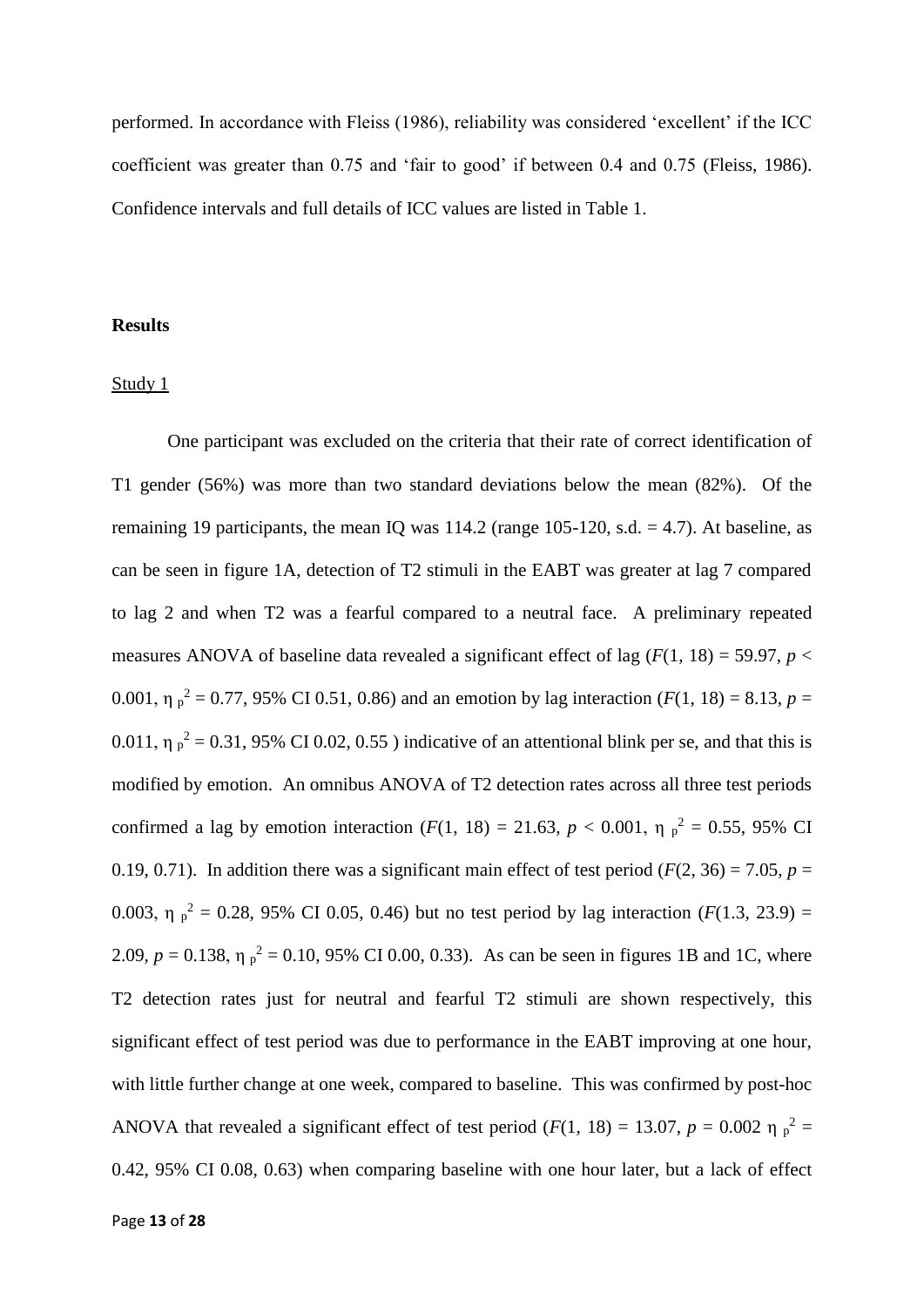when comparing one hour with one week  $(F(1, 18) < 0.001, p = 0.997, \eta_p^2 = 0.00, 95\% \text{ CI}$ 0.00, 0.00).

# *Figure 1 near here*

While emotion of T2 and test period were both significant in the omnibus ANOVA, there was no test period by emotion  $(F(2, 36) = 0.791, p = 0.461, \eta_p^2 = 0.04, 95\% \text{ CI } 0.00,$ 0.18) or test period by emotion by lag  $(F(1.6, 28.0)=0.183, p=0.779, \eta_p^2 = 0.01, 95\% \text{ CI}$ 0.00, 0.13) interaction, demonstrating that while overall performance in the EABT improved with repeat testing, the effect of a fearful face at T2 was not altered. This is illustrated in figure 1D that shows the difference in T2 detection rates for fear and neutral at lags 2 and 7 over the three test periods.

Reliability for T2 detection between baseline and one hour was either fair or excellent, ranging from an ICC coefficient of 0.68 for neutral images at lag 7 to 0.83 for fear faces at Lag 2. Between one hour and one week, ICC coefficients were also between fair and excellent, ranging from 0.58 for fear faces at lag 7 to 0.91 for neutral faces at Lag 2 (see Table 1 for full results). Performance on the NART was found to correlate only with Neutral-Neutral identification at week 1.

# *Table 1 near here*

## Study 2

The mean IQ of participants in Study 2 was 115.9 (range 106-127, s.d = 6.3). NART scores were not found to correlate with any of the outcome measures for this study.

# *FERT*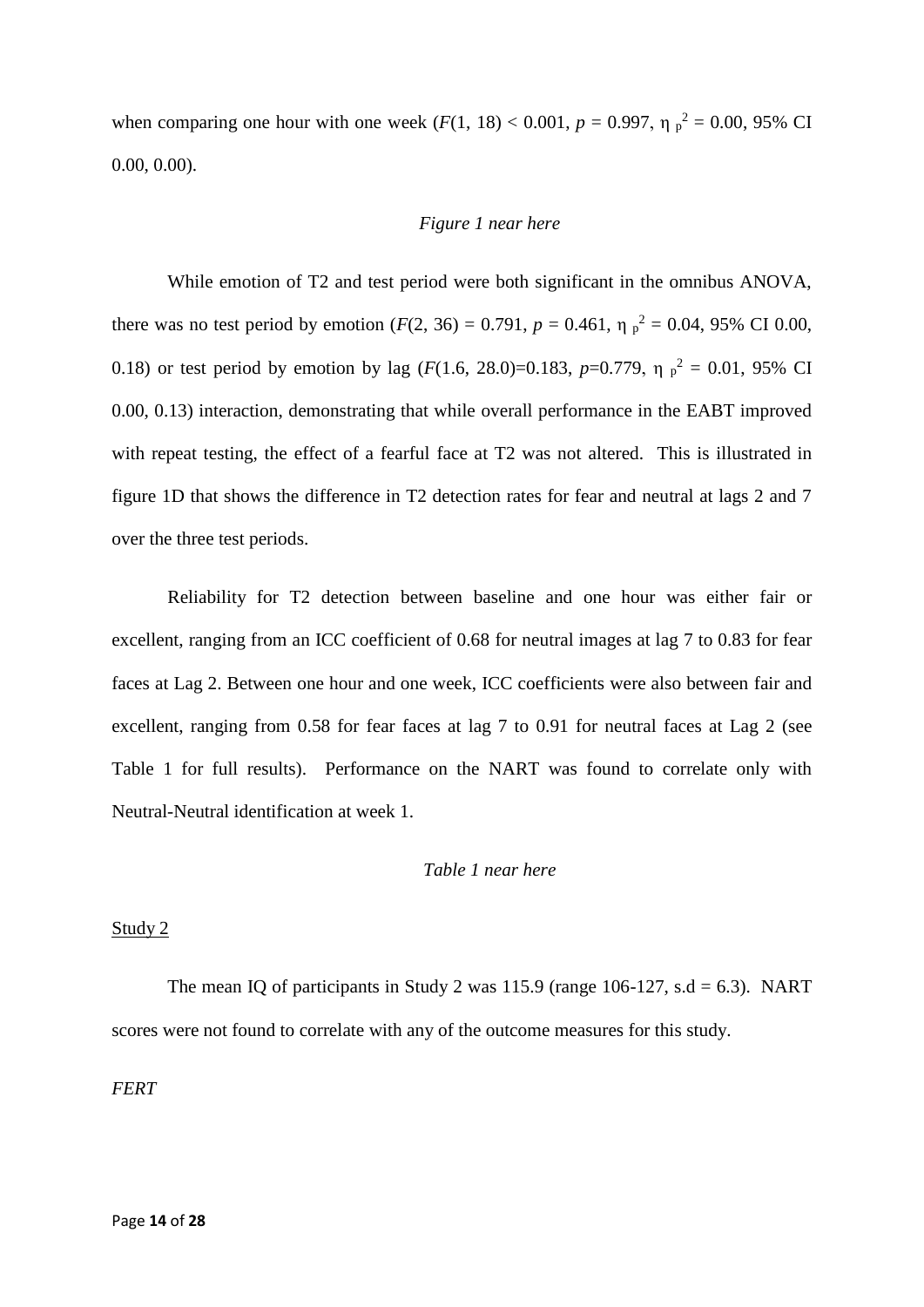One participant was excluded from the analysis as they did not correctly identify any faces as being 'Disgust'. This left 19 participants in the FERT analysis. Overall, participants achieved a higher discrimination index on their second test period (figure 2A). Repeated measures ANOVA with within subject factors of test period (baseline and 1 week) and stimulus emotion (neutral, anger, disgust, fear, happy, sad and surprised) was conducted. This showed significant effects for test period ( $F(1, 18) = 7.43$ ,  $p = 0.014$ ,  $\eta_p^2 = 0.29$ , 95% CI 0.01, 0.54) and emotion ( $F(2.5, 44.2) = 16.40$ ,  $p < 0.001$ ,  $\eta_p^2 = 0.48$ , 95% CI 0.24, 0.61) but there was no test period by emotion interaction ( $F(3.8, 68.9) = 0.219$ ,  $p = 0.921$ ,  $\eta_p^2 =$ 0.012, 95% CI 0.00, 0.05). Post hoc paired t-tests showed that there were significant improvements in discrimination index for disgust  $(t(18) = -2.10$ ,  $p = 0.050$ ,  $d = -0.99$ ) and happy  $(t(18) = -3.62, p = 0.002, d = -1.7)$  faces at the second test period compared to the first. There was no significant difference for any of the other emotions. To further examine if there was an effect of repeat testing on the effect of emotion in the FERT, the difference between the discrimination index for neutral faces and emotive faces was calculated (figure 2B). Repeated measures ANOVA showed a significant main effect of emotion (*F*(2.8, 51.1)  $= 19.16, p < 0.001, \eta_p^2 = 0.52, 95\% \text{ CI } 0.29, 0.63$ ), but not of test period (*F*(1, 18) = 0.140, *p*  $= 0.713$ ,  $\eta p^2 = 0.01$ , 95% CI 0.00, 0.20) or test period by emotion interaction (*F*(3.1, 54.9) = 0.242,  $p = 0.870$ ,  $\eta_p^2 = 0.01$ , 95% CI 0.00, 0.07).

## *Figure 2 near here*

There was a general trend towards fewer misclassifications in the FERT at one week (figure 2C). Repeated measures ANOVA showed significant effects for test period (*F*(1, 18)  $= 7.84, p = 0.012, \eta_p^2 = 0.30, 95\% \text{ CI } 0.02, 0.55$ , emotion ( $F(3.5, 62.6) = 206.27, p < 0.001$ ,  $\eta_p^2 = 0.92$ , 95% CI 0.88, 0.94) and an emotion by test period interaction (*F*(2.6, 47.2) = 2.24,  $p = 0.045$ ,  $\eta_p^2 = 0.11$ , 90% CI 0.00, 0.22). Post hoc analysis indicated that this latter finding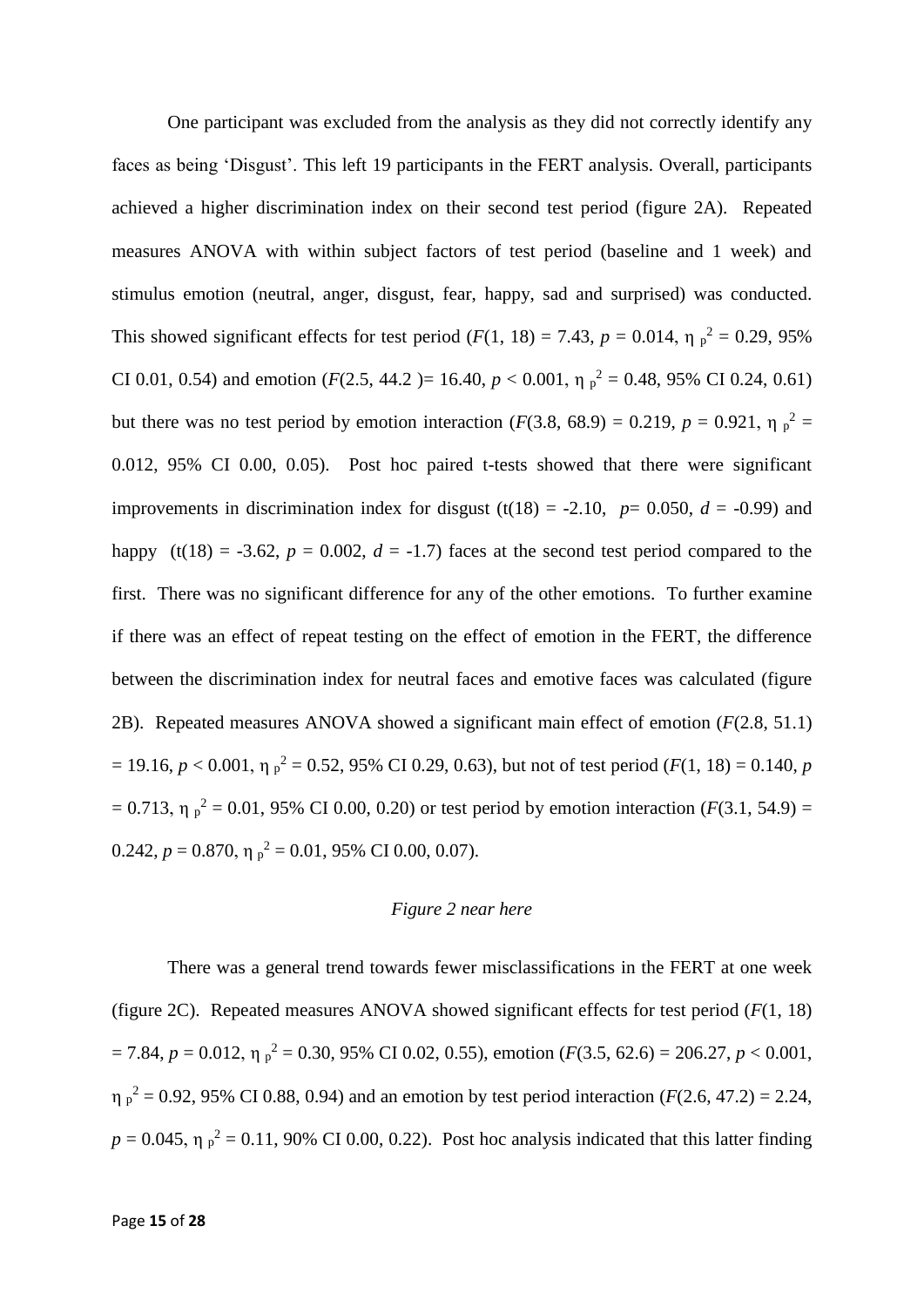was driven by significantly lower rates of misclassification of anger  $(t(18) = 2.22$ ,  $p = 0.039$ ,  $d = 1.05$ , and a trend for neutral faces (t(18) = 1.98,  $p = 0.063$ ,  $d = 0.93$ ), at week 1 compared to baseline. There was no significant difference between test periods for any of the other emotions.

Participants responded faster to stimuli in the FERT at the second time period compared to baseline (figure 2D). Repeated measures ANOVA showed significant effects of test period ( $F(1, 18) = 15.78$ ,  $p < 0.001$ ,  $\eta_p^2 = 0.47$ , 95% CI 0.11, 0.66), emotion ( $F(2.6, 1.1)$  $(47.5) = 8.00, p < 0.001, \eta_p^2 = 0.31, 95\% \text{ CI } 0.08, 0.46$ , but there was no emotion by test period interaction  $(F(3.3, 59.4) = 1.8, p = 0.104, \eta_p^2 = 0.10, 95\% \text{ CI } 0.00, 0.21$ . Paired ttests showed that this was because reaction times were less at the second time period for all emotions: anger (t (18) = 2.73, *p* = 0.014, *d* = 1.29); disgust: (t(18) = 2.34, *p* = 0.031, *d* = 1.10); fear: (t(18) = 2.77,  $p = 0.013$ ,  $d = 1.3$ ); happy: (t(18) = 2.43,  $p = 0.026$ ,  $d = 1.15$ ); sad:  $(t(18) = 3.82, p = 0.001, d = 1.8)$ ; surprise:  $(t(18) = 3.64, p = 0.002, d = 1.72)$ ; but with the exception of neutral facial stimuli (t(18) = 0.875,  $p = 0.393$ ,  $d = 0.41$ ).

The reliability for the discrimination scores was fair to excellent for the six emotions, ranging from an ICC coefficient of 0.58 for anger faces to 0.98 for disgust faces (see table 1). Neutral faces however had a lower reliability coefficient of 0.36. Misclassifications for the FERT were also analysed for reliability, with neutral face misclassifications being the least reliable with an ICC coefficient of 0.59 and sad faces being the most reliable with 0.87.

Emotional Categorisation Task

All participants' data was included in the analysis. emotional categorisation task responses were analysed using a repeated measures ANOVA including within subject factors of test period and emotion (positive and negative). With regard to emotion labelling, performance neared maximal levels on both test periods (scores out of 30 of  $29.0 \pm 0.9$  for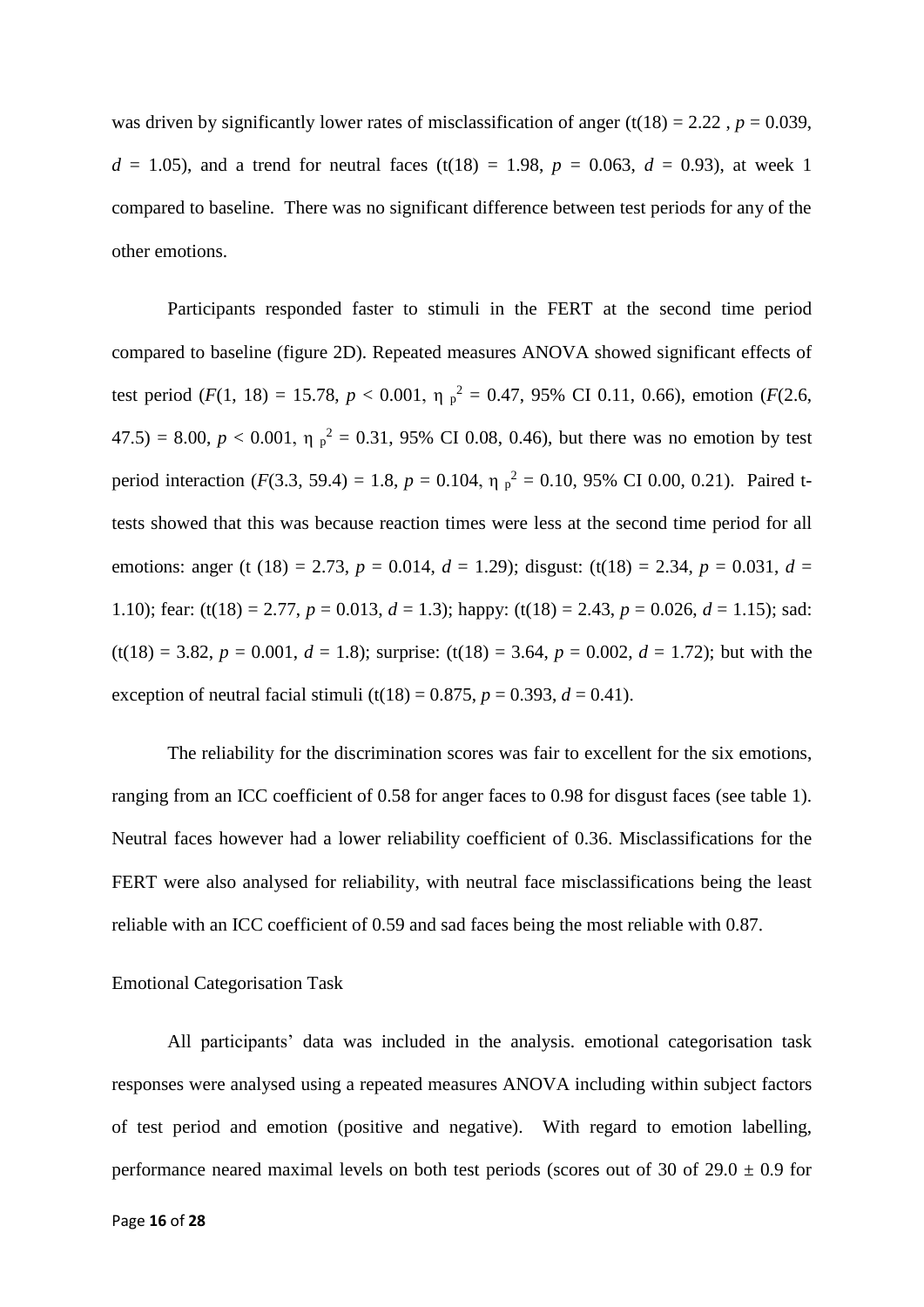positive and 28.5  $\pm$  1.9 for negative words at baseline and 29.3  $\pm$  0.9 for positive and 28.9  $\pm$ 1.5 for negative words at 1 week). There was no significant effects of emotion  $(F(1, 19) =$ 1.45,  $p = 0.243$ ,  $\eta p^2 = 0.07$ , 95% CI 0.00, 0.33), test period ( $F(1, 19) = 2.16$ ,  $p = 0.158$ ,  $\eta p^2 =$ 0.10, 95% CI 0.00, 0.36) or test period by emotion interaction  $(F(1, 19) = 0.00, p = 0.999, \eta)$  $p^2$  < 0.001, 95% CI 0.00, 0.00). With regard to emotional categorisation task response times (figure 3A), there was likewise no significant effect of test period  $(F(1, 19) = 0.38, p = 0.545,$  $\eta p^2 = 0.02$ , 95% CI 0.00, 0.24), emotion (*F*(1, 19) = 2.01, *p* = 0.173,  $\eta p^2 = 0.10$ , 95% CI 0.00, 0.36) or test period by emotion interaction ( $F(1, 19) = 0.13$ ,  $p = 0.726$ ,  $\eta_p^2 = 0.01$ , 95% CI 0.00, 0.19). Categorization of positive words had low reliability with an ICC score of 0.23, whereas negative words were more reliable with a 'fair' ICC score of 0.60.

#### Emotional Recall Task

All participants' data was included in the analysis. As can be seen in figure 3B, and confirmed by repeated measures ANOVA, participants recalled more positive than negative words on both test periods (significant effect of emotion:  $(F(1, 19) = 5.40, p = 0.031, \eta_p^2 =$ 0.22, 90% CI 0.01, 0.44) and recalled more words at week one compared to baseline (significant effect of test period:  $(F(1, 19) = 26.78, p < 0.001, \eta_p^2 = 0.59, 95\% \text{ CI } 0.24, 0.74)$ . However, there was no emotion by test period interaction  $(F(1, 19) = 0.62, p = 0.442, \eta_p^2 =$ 0.03, 95% CI 0.00, 0.26) due to the increase in recall between baseline and week 1 of positive and negative words being similar. Post hoc analysis comparing the proportion of correctly identified words which were positively valenced showed no difference between baseline and week 1 (t(19) = -0.466,  $p = 0.646$ ,  $d = -0.21$ ). Reliability was fair for the emotional recall task with an ICC score of 0.54.

#### *Figure 3 near here*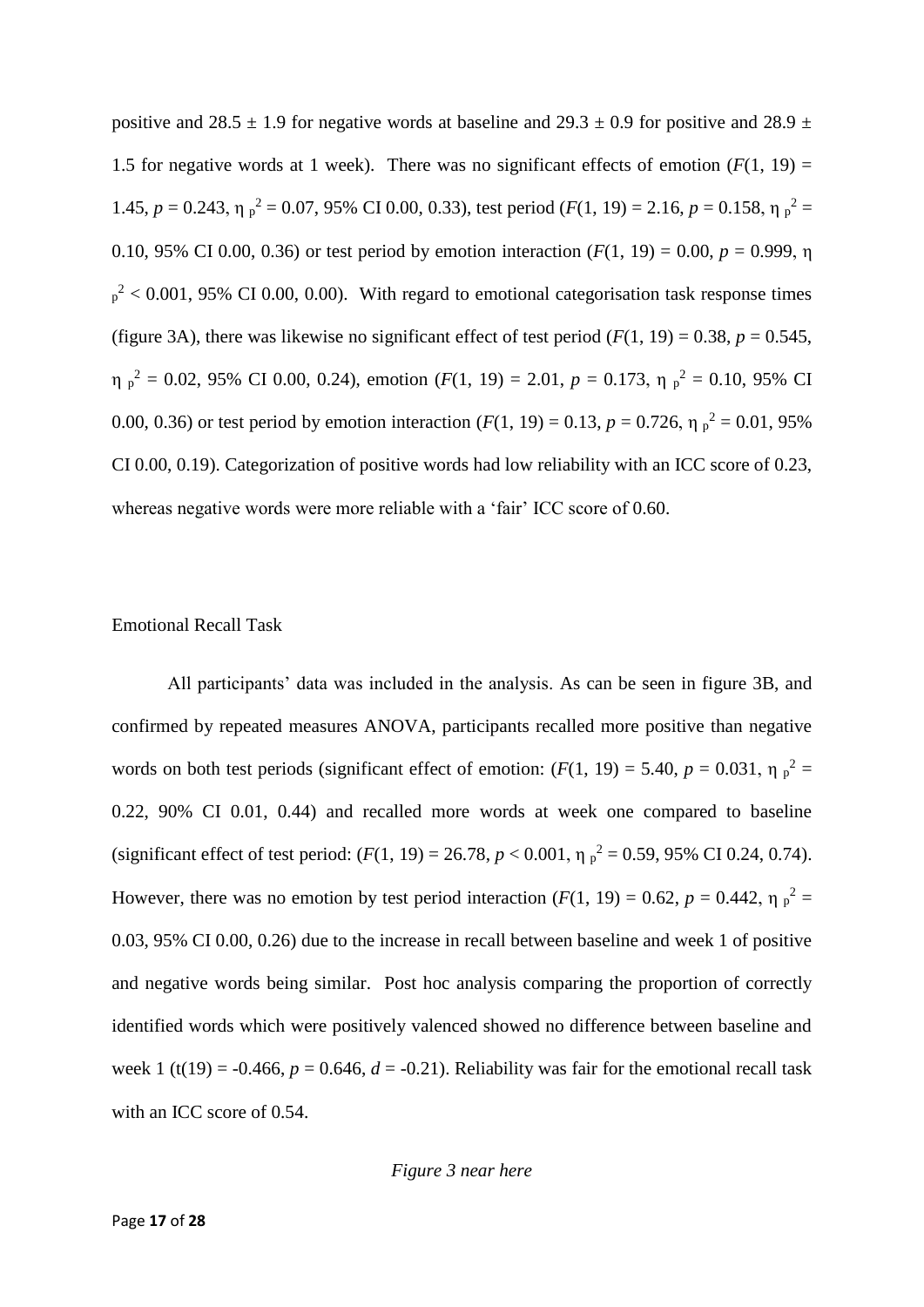#### *Emotional Recognition Task*

All participants' data was included in the analysis. As shown in figure 3C, participants were more accurate at week 1 than baseline, and with positive compared to negative words. Repeated measures ANOVA showed significant effects of test period (*F*(1, 19) = 9.95,  $p = 0.005$ ,  $\eta p^2 = 0.34$ , 95% CI 0.04, 0.57), emotion ( $F(1, 19) = 5.19$ ,  $p = 0.034$ ,  $\eta$  $p^2 = 0.22$ , 90% CI 0.01, 0.43) but no test period by emotion interaction ( $F(1, 19) = 0.45$ ,  $p =$ 0.512,  $\eta$   $_p^2$  = 0.02, 95% CI 0.00, 0.25). With regard to reaction times in the emotional recognition task (figure 3D) repeated measures ANOVA showed a significant effect of emotion  $(F(1, 19) = 34.89, p < 0.001, \eta_p^2 = 0.65, 95\% \text{ CI } 0.32, 0.78$ , but no effect of test period  $(F(1, 19) = 1.34, p = 0.261, \eta_p^2 = 0.07, 95\% \text{ CI } 0.00, 0.32)$  or test period by emotion interaction  $(F(1, 19) = 2.57, p = 0.125, \eta_p^2 = 0.12, 95\% \text{ CI } 0.00, 0.38)$ . Reliability for the emotional recognition was good with an ICC score of 0.75.

#### *Dot Probe*

Repeated measures ANOVA of the vigilance scores showed no significant effects of test period ( $F(1, 19) = 1.73$ ,  $p = 0.204$ ,  $\eta_p^2 = 0.08$ , 95% CI 0.00, 0.34), emotion ( $F(1, 19) =$ 0.58,  $p = 0.454$ ,  $\eta p^2 = 0.03$ , 95% CI 0.00, 0.26) or emotion by test period interaction (*F*(1, 19) = 0.194,  $p = 0.664$ ,  $\eta p^2 = 0.01$ , 95% CI 0.00, 0.21). Results for reaction times also showed no significant effects of test period ( $F(1, 19) = 2.52$ ,  $p = 0.129$ ,  $\eta_p^2 = 0.12$ , 95% CI 0.00, 0.38), emotion  $(F(1, 19) = 1.03, p = 0.322, \eta_p^2 = 0.05, 95\% \text{ CI } 0.00, 0.30)$  or test period by emotion interaction ( $F(1, 19) = 2.00$ ,  $p = 0.174$ ,  $\eta p^2 = 0.10$ , 95% CI 0.00, 0.36). ICC analysis also showed low levels of reliability between participants' results from one week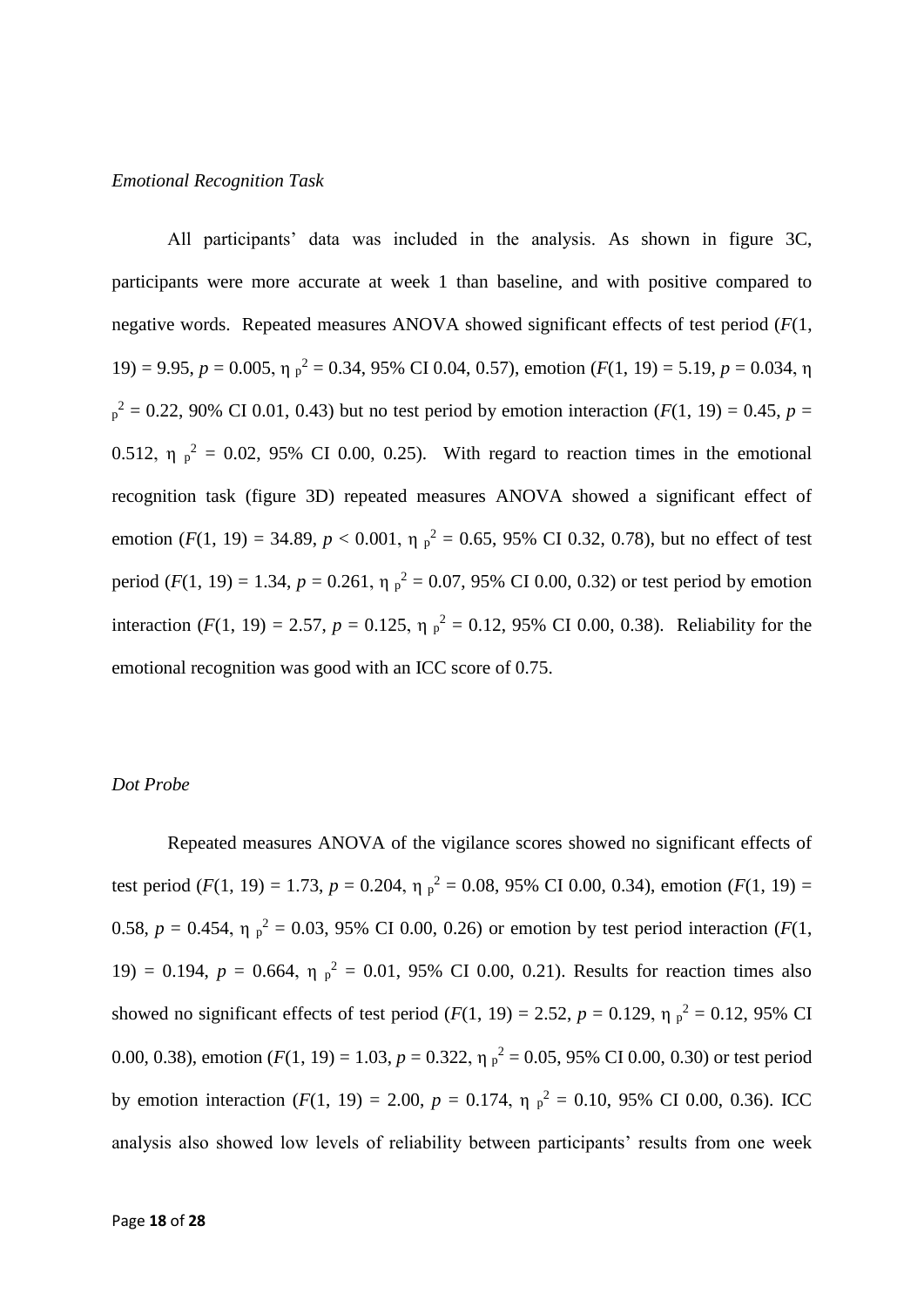compared to the next, with ICC scores ranging from -0.04 for positive, masked stimuli to 0.13 for negative unmasked stimuli (see table for full results and confidence intervals).

#### Study 3

All participants' data was included in the analysis. The mean IQ for participants in Study 3 as measured by the NART was  $116.2$  (range  $105-126$ , s.d. = 6.4). There were no significant differences in IQ between the two participant groups. Repeated measures ANOVA of the FERT data, including the between subject factor of order of tasks, showed significant effects of stimulus emotion ( $F(3, 38) = 14.89$ ,  $p < 0.001$ ,  $\eta_p^2 = 0.54$ , 95% CI 0.27, 0.66) and a trend towards an emotion by task order interaction  $(F(3.4, 60.7) = 2.28, p =$ 0.081,  $\eta_p^2 = 0.11$ , 95% CI 0.00, 0.23). Figure 4A shows the FERT discrimination index results for the participants in the two groups: those who completed the FERT before the EABT and those who completed the tasks in the reverse order. Order had a significant effect on the discrimination index for neutral faces  $(t(18) = 2.23, p = 0.039, d = 1.05)$  but not anger (t(18) =  $-0.766$ ,  $p = 0.453$ ,  $d = -0.36$ ), disgust (t(18) =  $-0.317$ ,  $p = 0.755$ ,  $d = -0.15$ ), fear (t(18))  $= -0.733$ ,  $p = 0.473$ ,  $d = -0.35$ ), happy (t(18) =  $-0.109$ ,  $p = 0.914$ ,  $d = -0.05$ ), sad (t(18)  $=1.301, p = 0.210, d = 0.61$  or surprise (t(18) < 0.001,  $p = 1.000, d < 0.001$ ).

A similar repeated measures ANOVA of the EABT data (figure 4B) showed significant effects of emotion ( $F(1, 18) = 37.57$ ,  $p < 0.001$ ,  $\eta_p^2 = 0.68$ , 95% CI 0.35, 0.80), lag  $(F(1,18) = 20.12, p < 0.001, \eta_p^2 = 0.53, 95\%$  CI 0.17, 0.70) and lag by emotion interaction ( $F(1, 18) = 10.40$ ,  $p = 0.005$ ,  $\eta p^2 = 0.37$ , 95% CI 0.04, 0.59), but no effect of order of administration of task on lag or emotion. IQ as measured by the NART was found to correlate only with the discrimination index for sad faces ( $r = 0.618$ ,  $p = 0.004$ ). No other correlation between NART and any other outcome variable was found in this study.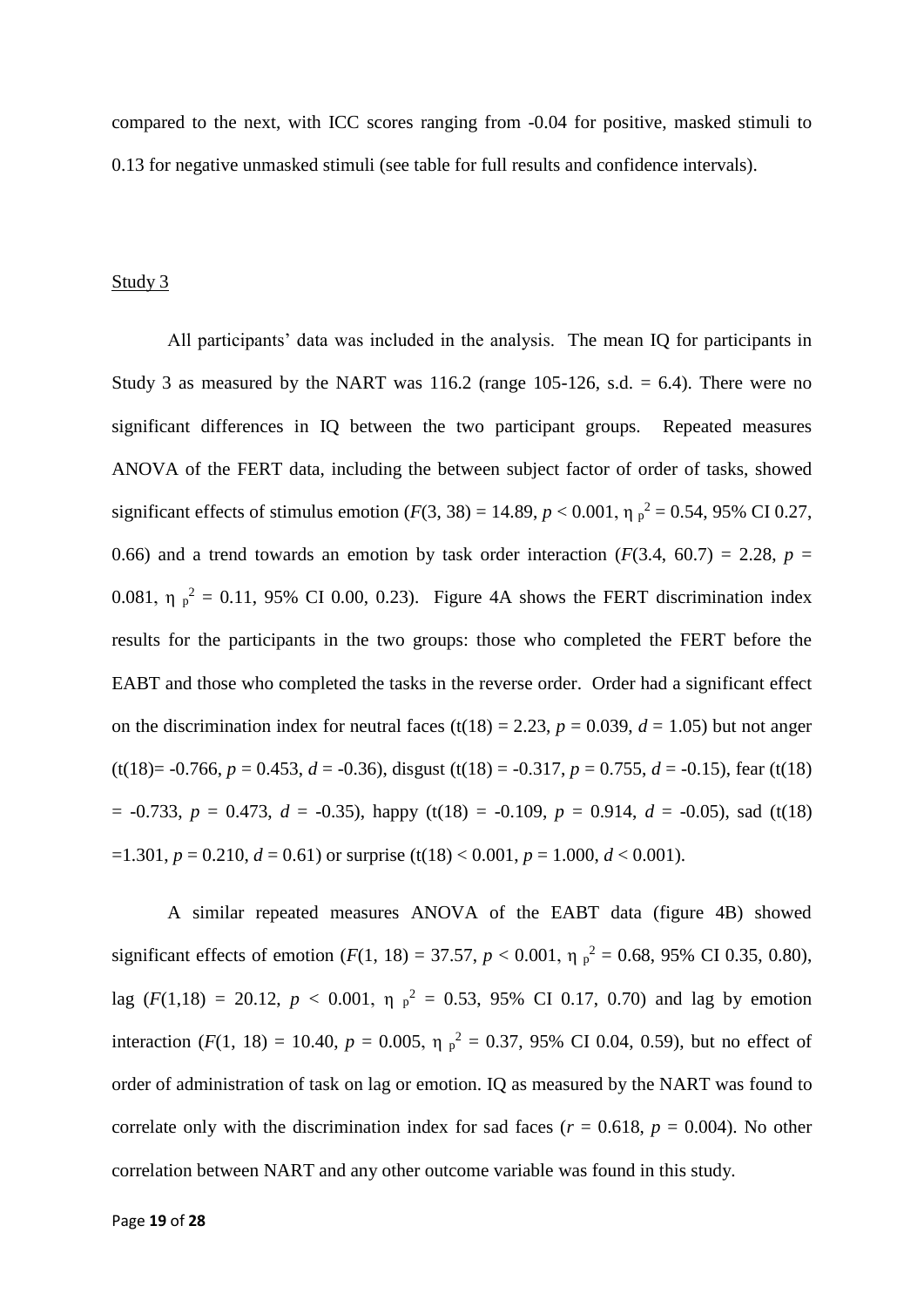# **Discussion**

This series of studies provides important data relating to the test-retest reliability of emotional cognitive tests in healthy participants. Study 1 showed that repeat testing of an EABT using emotional faces results in an improvement in overall task performance in terms of a reduction in the magnitude of the attentional blink. This represents an improved ability to re-orientate to a second stimulus presented shortly after a stimulus to which the participants are attending. This improvement was found one hour after the baseline assessment with no further improvement one week later. In contrast to the overall performance on the task, the impact of stimulus emotion on the magnitude of the attentional blink was not altered by repeat testing. Study 2 examined an emotional test battery including a range of tasks employing visual stimuli of emotional faces and emotional words and revealed similar findings; in general, performance on facial expression recognition and memory tasks was improved in terms of accuracy and/or response times when tasks were repeated after one week. However, again there was no evidence of repeat testing resulting in changes in the effect of stimulus emotion on the task. Study 3 demonstrated that the order of administration of two tasks (FERT and EABT) both employing facial expression visual stimuli (from different stimuli sets) had no consistent influence on performance on either.

The ICC scores (see table 1) across time periods for Studies 1 and 2 was generally high, suggesting a good to high retest reliability level for these measures. This is consistent with what little behavioural data there is for performance on the FERT in fMRI studies (Plichta *et al.* 2012; Stark *et al.* 2004). The only exception to this pattern was the Dot Probe task, which did not yield any significant effects of stimulus emotion or test period. Previous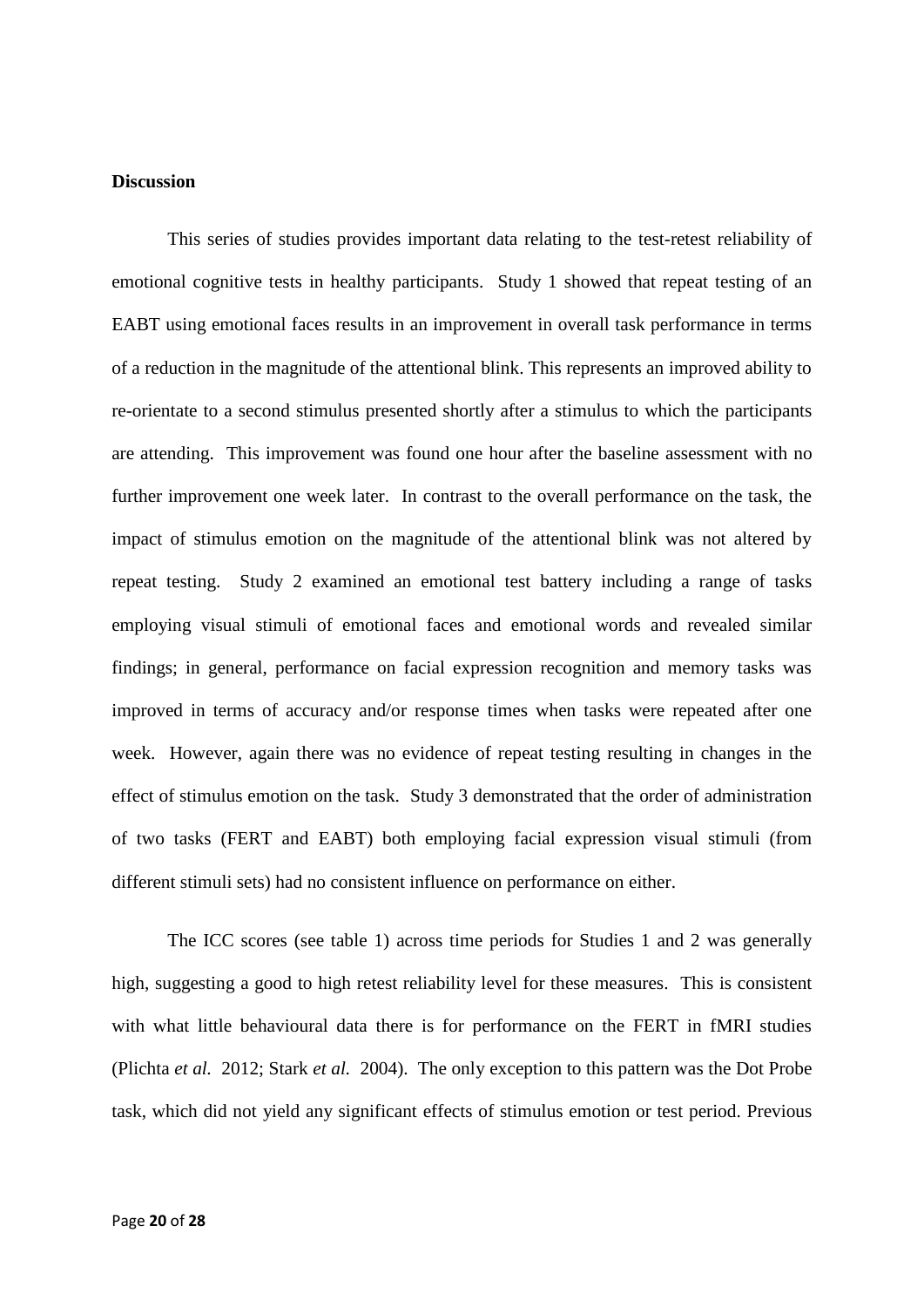studies (Schmukle, 2005) have also found the task to have low reliability, with performance possibly being related to current mood state.

It is worth noting that the majority of studies investigating habituation of amygdala response to emotional stimuli discussed in the introduction found changes that occur over a time scale of seconds or minutes. The current research has investigated the considerably longer period of 7 days in studies 1 and 2. The results from these studies suggest that although repeat testing may increase overall performance on the tasks used, the effect of stimulus emotion on performance was not altered. This research complements that of Britton (Britton *et al.* 2008) who found evidence of recovery of amygdala habituation to emotional stimuli after just 20 minutes, as well as studies of neuropsychological testing (Calamia *et al.*  2012) which provides evidence for practice effects on neuropsychological tasks being maintained over periods of days or weeks. It is therefore possible that learning is occurring in neural networks responsible for generalised cognitive functions rather than habituation to emotional stimuli.

The strengths and weaknesses of the current studies should be highlighted. These studies have investigated an area previously neglected in the scientific literature, attaining high rates of reliability and with some consistency between the results of studies 1 and 2. However the results from these studies may only pertain to the specific emotional processing tasks that were conducted and may not be generalizable to other tasks or emotions. The studies only included behaviour measures with no assessment of underlying neural activity. As such, it is not possible to comment on whether the lack of effect of repeat testing on the effects of stimulus emotion in the tasks studied might be mirrored on a neural level with a lack of habituation in amygdala activity. However, the retest effects on the tasks studied were generally evident in terms of overall performance rather than changes in the impact of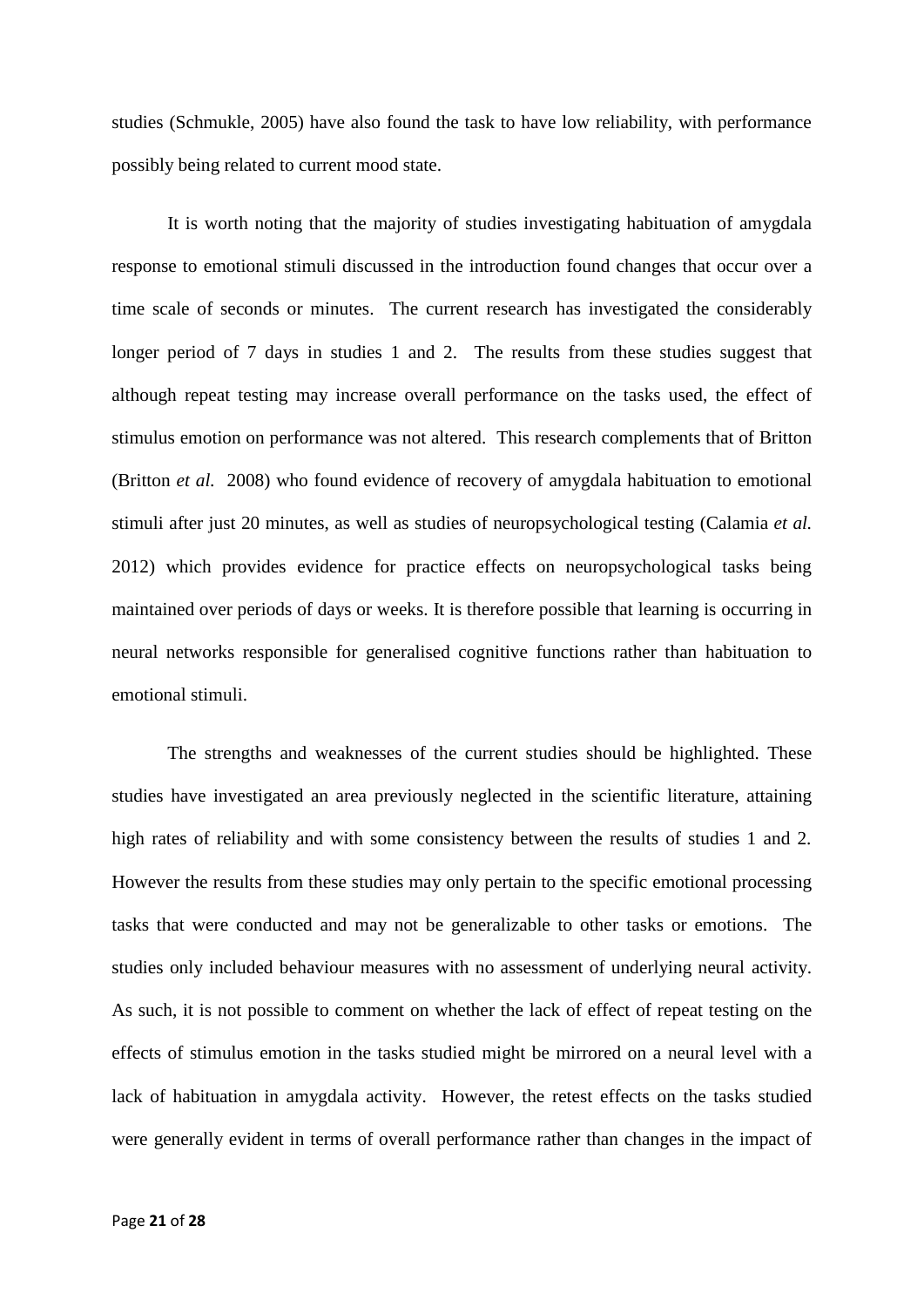stimulus emotion on performance. The studies conducted were all in healthy volunteers. It is important not to extrapolate the data without care into patient populations where there is evidence of differential habituation effects compared to healthy controls (Sladky *et al.* 2012).

It is also important to state that, given the relatively small sample sizes for each of these studies, care must be taken in interpreting the lack of effect of retesting on the effect of emotional stimuli, or the lack of effect of task order. With regards to the EABT, the numerically largest difference from the baseline measure was at one hour for the lag 2 condition. The mean difference in the effect of fear, one hour minus baseline was 2.94% (s.d.  $= 16.18$ ) giving a Cohen's effect size of  $d = 0.18$ . This suggests that if there is an effect of repeat testing on the effect of emotion in the EABT a sample size of 320 would be needed to detect this with a power of 90% and an  $\alpha$  of 0.05 (G-power 3.1). With regards to the FERT, figure 2D suggests some possible difference in the effects of emotion on response times over time, especially for sad faces. Subtracting the response time for neutral from that for sad faces, the difference between this measure at baseline and repeat testing at one week is 214 seconds (s.d.  $= 566$ ) giving  $d = 0.38$  and a required sample size to show a significant effect of 76 (same parameters as above). These two effect size and power calculations suggest that while we can't rule out the possibility that we are falsely accepting the null hypothesis (that there is no effect of repeat testing on the effect of stimulus emotion), this seems unlikely.

These data suggest therefore that it is feasible to administer cognitive tasks employing emotional stimuli on repeated occasions without an alteration in the effect of stimulus emotion on the task, and that order of tasks within a session is not critical. It also suggests that emotional tasks have good reliability though care may need to be taken in the use of the dot-probe measure. These results open up new possibilities in terms of repeat testing and longitudinal studies, such as studying an individual's processing both before and after a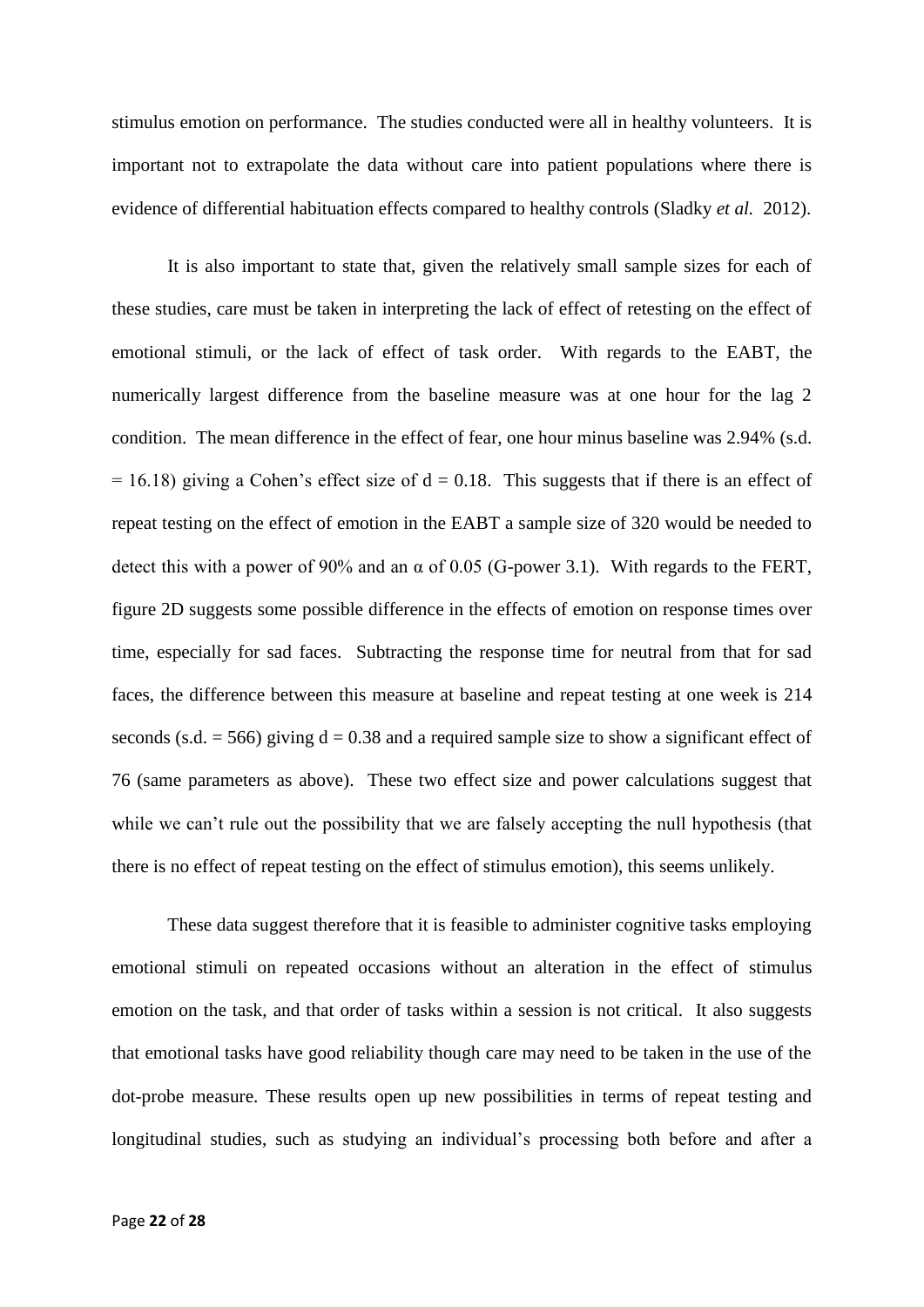depressive episode, or before and after treatment with an antidepressant. The practice effects seen would suggest that it may be of benefit for participants to practise some tasks in order to maximise their performance before implementing an intervention. An example may be the attentional blink task, where performance on the task itself improves after the first testing but then remains stable, while the effect of emotion doesn't change. However, caution should be observed as practice may result increasingly fixed performance, reducing the tendency for any experimental manipulations to alter outcomes.

#### Conclusion

There was a reasonably consistent improvement in accuracy and response times in the tests examined, which is likely due to an effect of practice. It is interesting to see that there is no consistent pattern of changes in the effect of stimulus emotion on attention, facial recognition or memory over time, nor evidence of clear interaction between stimuli used in different tasks. This does suggest that it is feasible to use multiple emotional tasks during a single testing session, and to undertake repeat testing, at least over the time periods investigated here. The order of administration was not found to influence the performance on tests including emotional facial stimuli.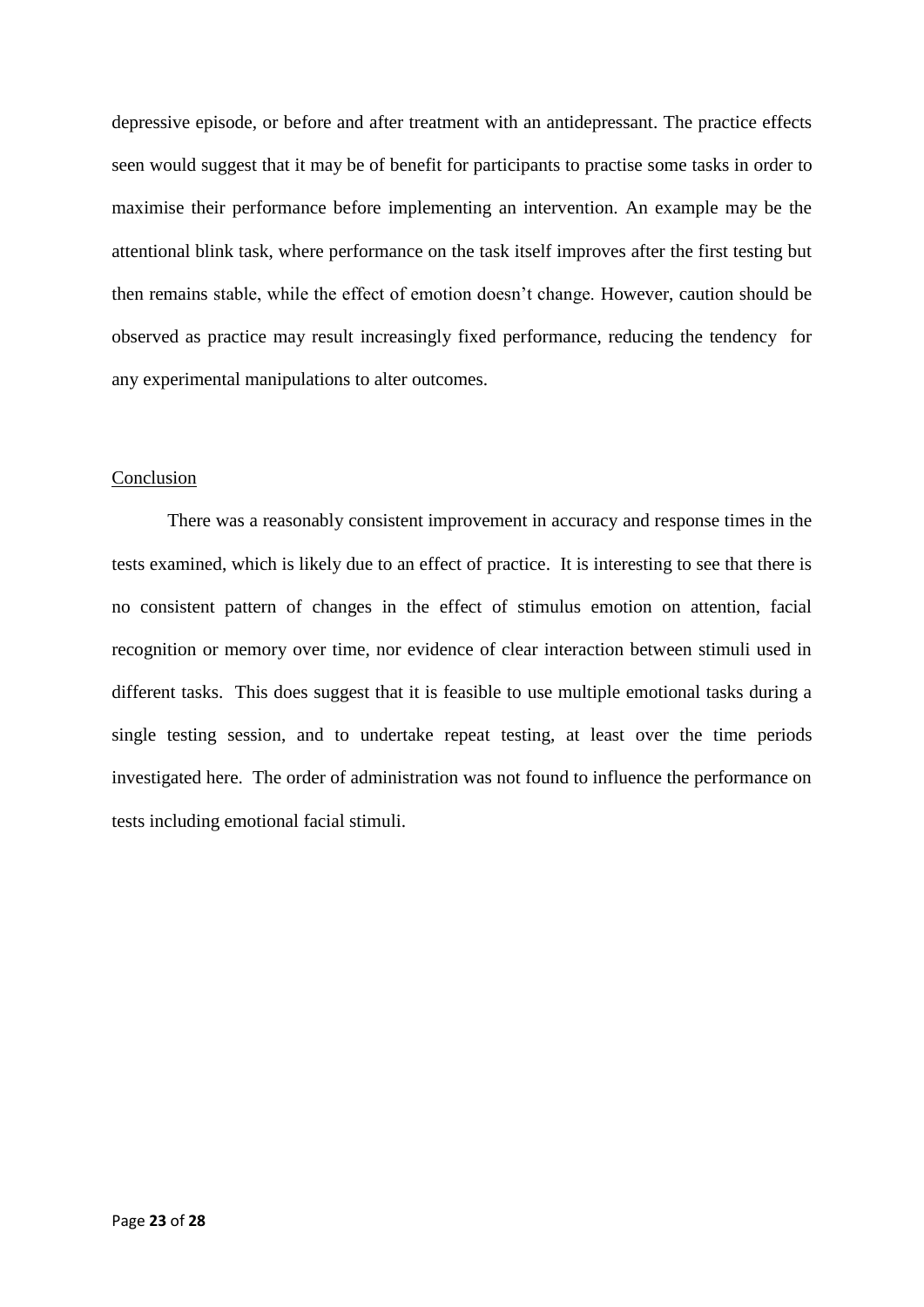# **Acknowledgements**

Sally Preston and Tom Adams were both funded through Research Capability Funding (RCF) from Northumberland, Tyne and Wear NHS Foundation Trust.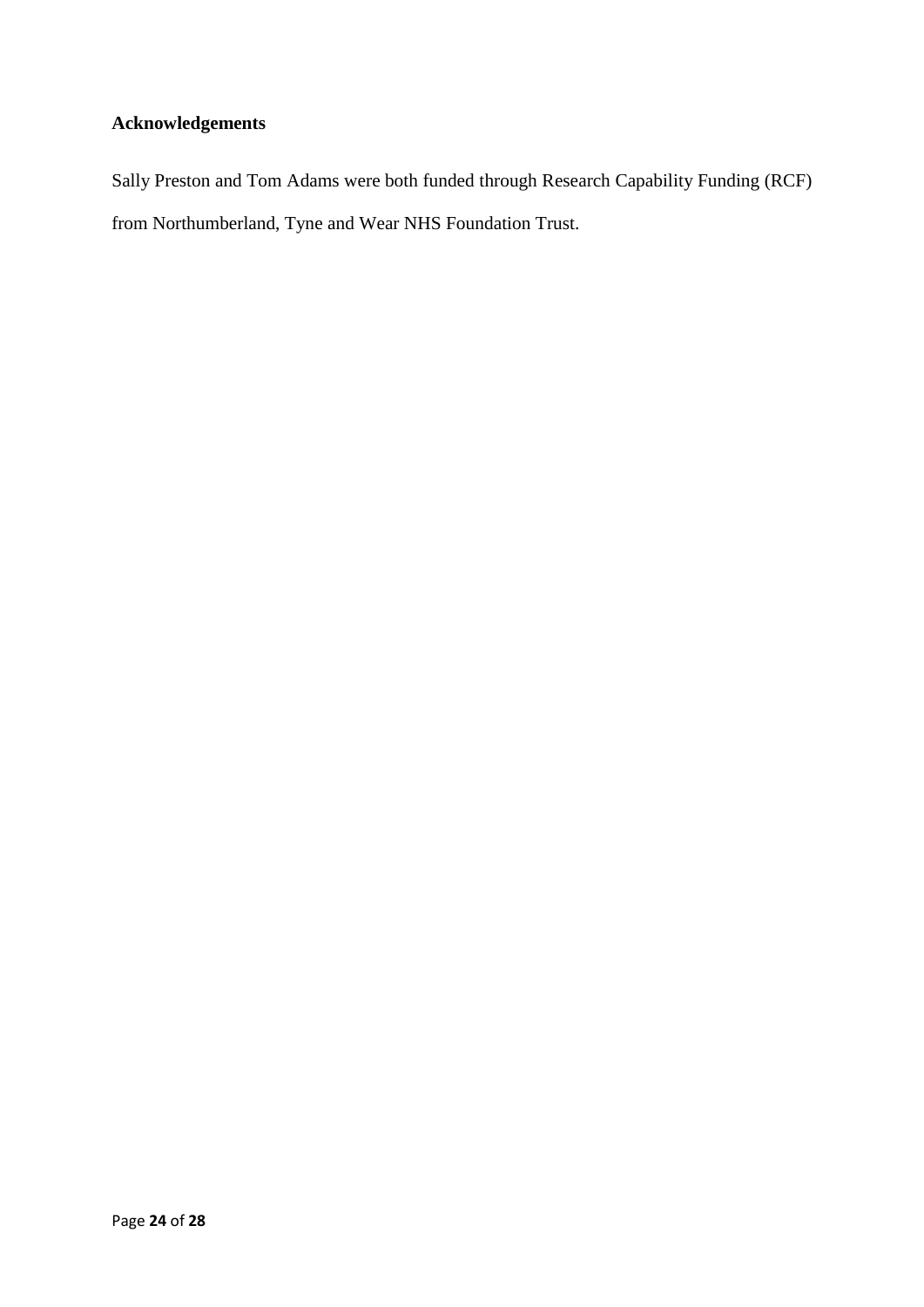# **Figure Legends**

**Figure 1.** Study 1: effect of repeat testing on the emotional attentional blink task (EABT). **A.** Percentage detection rates of the second target stimulus (T2) at lags 2 and 7 at baseline. T2, when present, was either a neutral or fearful face. **B**. Percentage detection of neutral T2 stimuli at baseline and when the EABT was repeated after 1 hour and one week. **C**. Percentage detection of fearful T2 stimuli at baseline and when the EABT was repeated after 1 hour and 1 week. **D**. The difference between percentage detection of fearful T2 and neutral T2 stimuli (a measure of the effect of a fearful stimuli on task performance) at baseline and when the EABT was repeated after 1 hour and 1 week. All data plotted as means with error bars representing the standard error of the mean.

**Figure 2.** Study 2: effect of repeat testing on the facial expression recognition test (FERT) element of the emotional test battery . **A**. Discrimination index for the identification neutral and each of the six standard emotions, plotted at baseline and when the task was repeated one week later. **B**. The difference in discrimination index of each of the six emotions minus the discrimination index for neutral, to illustrate the effect of each emotion on recognition, plotted for baseline and when repeated one week later. **C**. Number of misclassifications of each emotion at baseline and one week later. **D**. Response times when responding to each of the emotional stimuli at baseline and after one week. All data plotted as means with error bars representing the standard error of the mean.

**Figure 3.** Study 2: effect of repeat testing on the emotional categorisation, recall and recognition task elements of the emotional test battery. A. Response times in the emotional categorisation task for positive and negatively valenced words, plotted at baseline and when the task was repeated one week later. **B**. Number of positive and negatively valenced words recalled in the emotional recall task, plotted at baseline and when the task was repeated one week later. **C**. Percentage accuracy in the emotional recognition task for positive and negatively valenced words, plotted at baseline and when the task was repeated one week later. **D.** Response times in the emotional recognition task for positive and negatively valenced words, plotted at baseline and when the task was repeated one week later. All data plotted as means with error bars representing the standard error of the mean.

**Figure 4**. Study 3: effect of task order when the EABT and FERT were run consecutively with the order randomly determined for each subject. **A**. FERT discrimination index plotted for neutral and each of the six standard emotions, for each of the two orders of tasks. **B**. Neutral and fearful T2 stimulus detection in the EABT, for each of the two orders of tasks. All data plotted as means with error bars representing the standard error of the mean.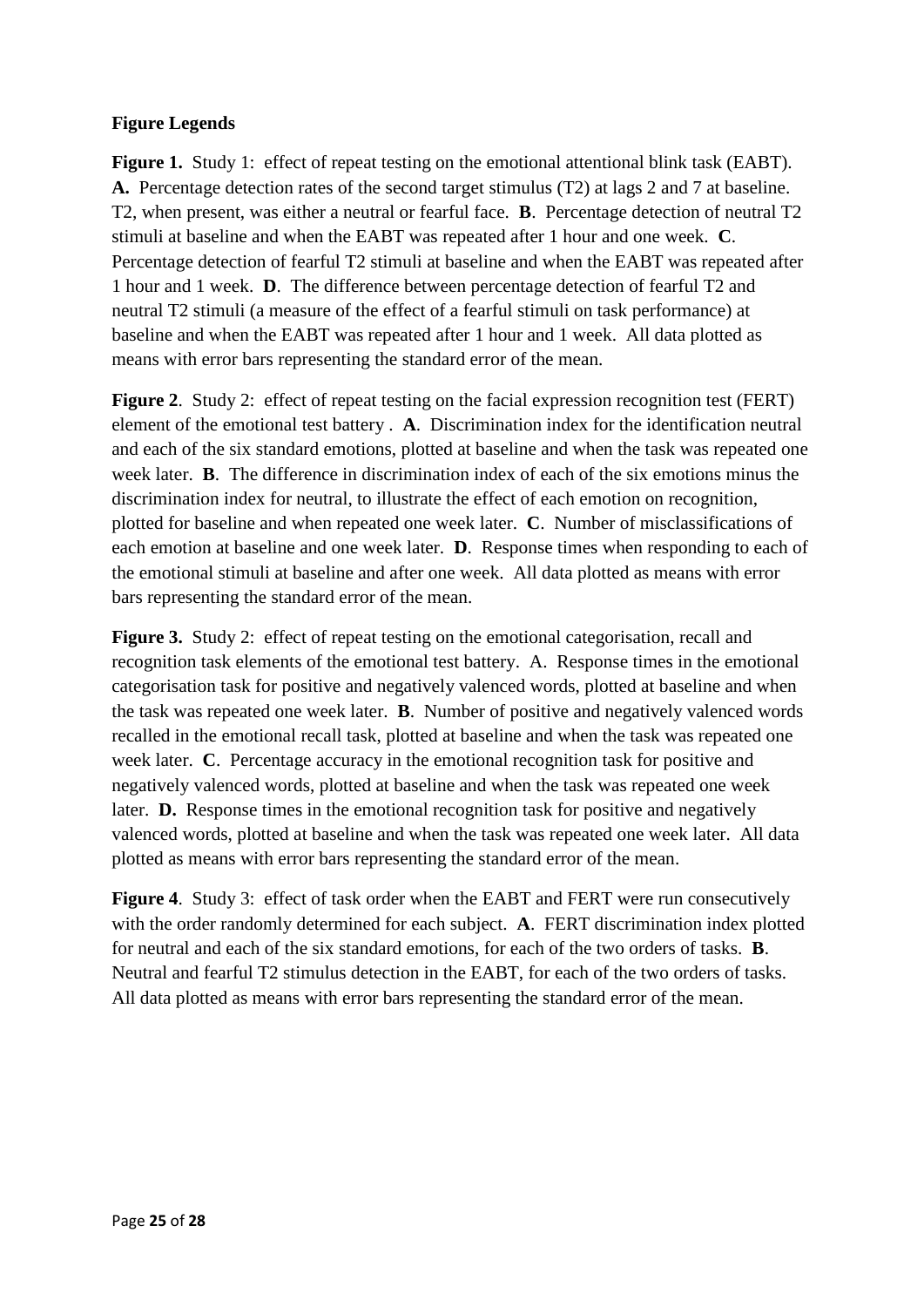# **References**

- **Anderson, N. H.** (1968). Likableness ratings of 555 personality-trait words. *J. Pers. Soc. Psychol.* **9**, 272-279.
- **Arnone, D., Horder, J., Cowen, P. J. & Harmer, C. J.** (2009). Early effects of mirtazapine on emotional processing. *Psychopharmacology (Berl)* **203**, 685-691.
- **Bourke, C., Douglas, K. & Porter, R.** (2010). Processing of facial emotion expression in major depression: a review. *Australian & New Zealand Journal of Psychiatry* **44**, 681-696.
- **Britton, J. C., Shin, L. M., Barrett, L. F., Rauch, S. L. & Wright, C. I.** (2008). Amygdala and fusiform gyrus temporal dynamics: responses to negative facial expressions. *BMC. Neurosci.* **9**, 44.
- **Calamia, M., Markon, K. & Tranel, D.** (2012). Scoring higher the second time around: meta-analyses of practice effects in neuropsychological assessment. *Clin. Neuropsychol.* **26**, 543-570.
- **Cao, H., Plichta, M. M., Schafer, A., Haddad, L., Grimm, O., Schneider, M., Esslinger, C., Kirsch, P., Meyer-Lindenberg, A. & Tost, H.** (2014). Test-retest reliability of fMRI-based graph theoretical properties during working memory, emotion processing, and resting state. *Neuroimage.* **84**, 888-900.
- **Dere, E., Pause, B. M. & Pietrowsky, R.** (2010). Emotion and episodic memory in neuropsychiatric disorders. *Behavioural Brain Research* **215**, 162-171.
- **Ekman, P. & Frieson, W.** (1976). *Pictures of facial affect.* Consulting Psychologists Press: Palo Alto, CA.
- **Fleiss, J. L.** (1986). *The Design and Analysis of Clinical Experiments.* John Wiley Sons: New York.
- **Fournier, J. C., Chase, H. W., Almeida, J. & Phillips, M. L.** (2014). Model specification and the reliability of FMRI results: implications for longitudinal neuroimaging studies in psychiatry. *PLoS. One.* **9**, e105169.
- **Goeleven, E., De Raedt, R., Leyman, L. & Verschuere, B.** (2008). The Karolinska directed emotional faces: A validation study. *Cognition and Emotion* **22**, 1094-1118.
- **Gotlib, I. H., Krasnoperova, E., Yue, D. N. & Joormann, J.** (2004). Attentional biases for negative interpersonal stimuli in clinical depression. *Journal of Abnormal Psychology* **113**, 121-135.
- **Grier, J. B.** (1971). Nonparametric indexes for sensitivity and bias: computing formulas. *Psychological Bulletin* **75**, 424-429.
- **Harmer, C. J., de, B. C., Dawson, G. R., Dourish, C. T., Waldenmaier, L., Adams, S., Cowen, P. J. & Goodwin, G. M.** (2011). Agomelatine facilitates positive versus negative affective processing in healthy volunteer models. *J. Psychopharmacol.* **25**, 1159-1167.
- **Harmer, C. J., Goodwin, G. M. & Cowen, P. J.** (2009). Why do antidepressants take so long to work? A cognitive neuropsychological model of antidepressant drug action. *Br. J. Psychiatry* **195**, 102-108.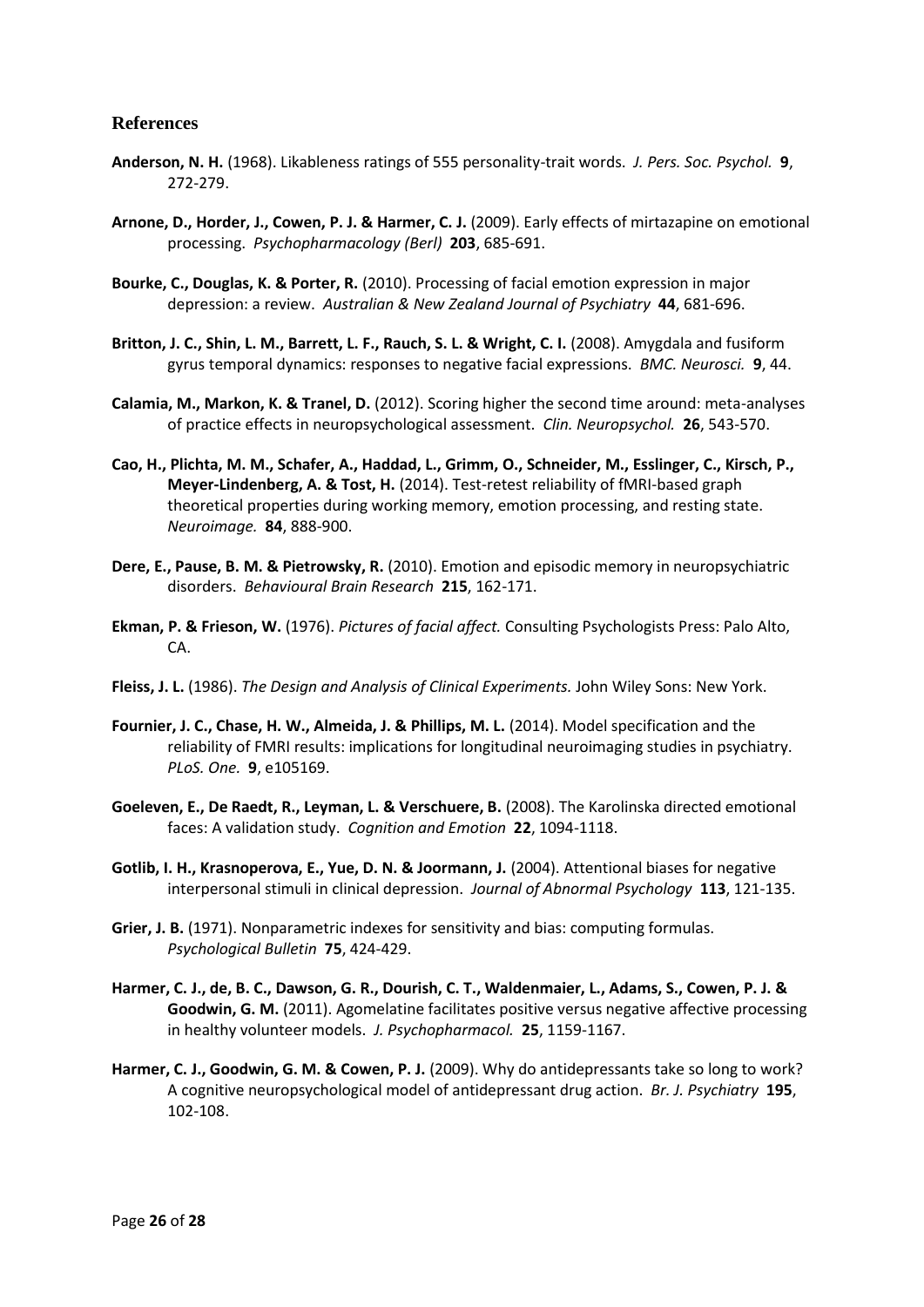- **Harmer, C. J., Heinzen, J., O'Sullivan, U., Ayres, R. A. & Cowen, P. J.** (2008). Dissociable effects of acute antidepressant drug administration on subjective and emotional processing measures in healthy volunteers. *Psychopharmacology* **199**, 495-502.
- **Ishai, A., Pessoa, L., Bikle, P. C. & Ungerleider, L. G.** (2004). Repetition suppression of faces is modulated by emotion. *Proc. Natl. Acad. Sci. U. S. A* **101**, 9827-9832.
- **Kranczioch, C. & Thorne, J. D.** (2013). Simultaneous and preceding sounds enhance rapid visual targets: Evidence from the attentional blink. *Adv. Cogn Psychol.* **9**, 130-142.
- **MacLean, M. H. & Arnell, K. M.** (2012). A conceptual and methodological framework for measuring and modulating the attentional blink. *Atten. Percept. Psychophys.* **74**, 1080-1097.
- **Milders, M., Sahraie, A., Logan, S. & Donnellon, N.** (2006). Awareness of faces is modulated by their emotional meaning. *Emotion.* **6**, 10-17.
- **Nelson, H. E.** (1982). *The National Adult Reading Test (NART): Test Manual.* NFER Publishing Co., Windsor, England.
- **Pavuluri, M. N., Passarotti, A. M., Fitzgerald, J. M., Wegbreit, E. & Sweeney, J. A.** (2012). Risperidone and divalproex differentially engage the fronto-striato-temporal circuitry in pediatric mania: a pharmacological functional magnetic resonance imaging study. *J. Am. Acad. Child Adolesc. Psychiatry* **51**, 157-170.
- **Plichta, M. M., Schwarz, A. J., Grimm, O., Morgen, K., Mier, D., Haddad, L., Gerdes, A. B., Sauer, C., Tost, H., Esslinger, C., Colman, P., Wilson, F., Kirsch, P. & Meyer-Lindenberg, A.** (2012). Test-retest reliability of evoked BOLD signals from a cognitive-emotive fMRI test battery. *Neuroimage.* **60**, 1746-1758.
- **Protopopescu, X., Pan, H., Tuescher, O., Cloitre, M., Goldstein, M., Engelien, W., Epstein, J., Yang, Y., Gorman, J., Ledoux, J., Silbersweig, D. & Stern, E.** (2005). Differential time courses and specificity of amygdala activity in posttraumatic stress disorder subjects and normal control subjects. *Biological Psychiatry* **57**, 464-473.
- **Raymond, J. E., Shapiro, K. L. & Arnell, K. M.** (1992). Temporary suppression of visual processing in an RSVP task: an attentional blink? *J. Exp. Psychol. Hum. Percept. Perform.* **18**, 849-860.
- **Sauder, C. L., Hajcak, G., Angstadt, M. & Phan, K. L.** (2013). Test-retest reliability of amygdala response to emotional faces. *Psychophysiology* **50**, 1147-1156.
- **Schmukle, S.** (2005). Unreliability of the dot probe task. *European Journal of Personalit* **19**, 595-605.
- **Sheehan, D. V., Lecrubier, Y., Sheitman, B., Janavs, J., Weiller, E., Keskiner, A., Schinka, J., Knapp, E., Sheehan, M. F. & Dunbar, G. C.** (1997). The validity of the Mini International Neuropsychiatric Interview (MINI) according to the SCID-P and its reliability. *European Psychiatry* **12**, 232-241.
- **Sladky, R., Hoflich, A., Atanelov, J., Kraus, C., Baldinger, P., Moser, E., Lanzenberger, R. & Windischberger, C.** (2012). Increased neural habituation in the amygdala and orbitofrontal cortex in social anxiety disorder revealed by FMRI. *PLoS. One.* **7**, e50050.